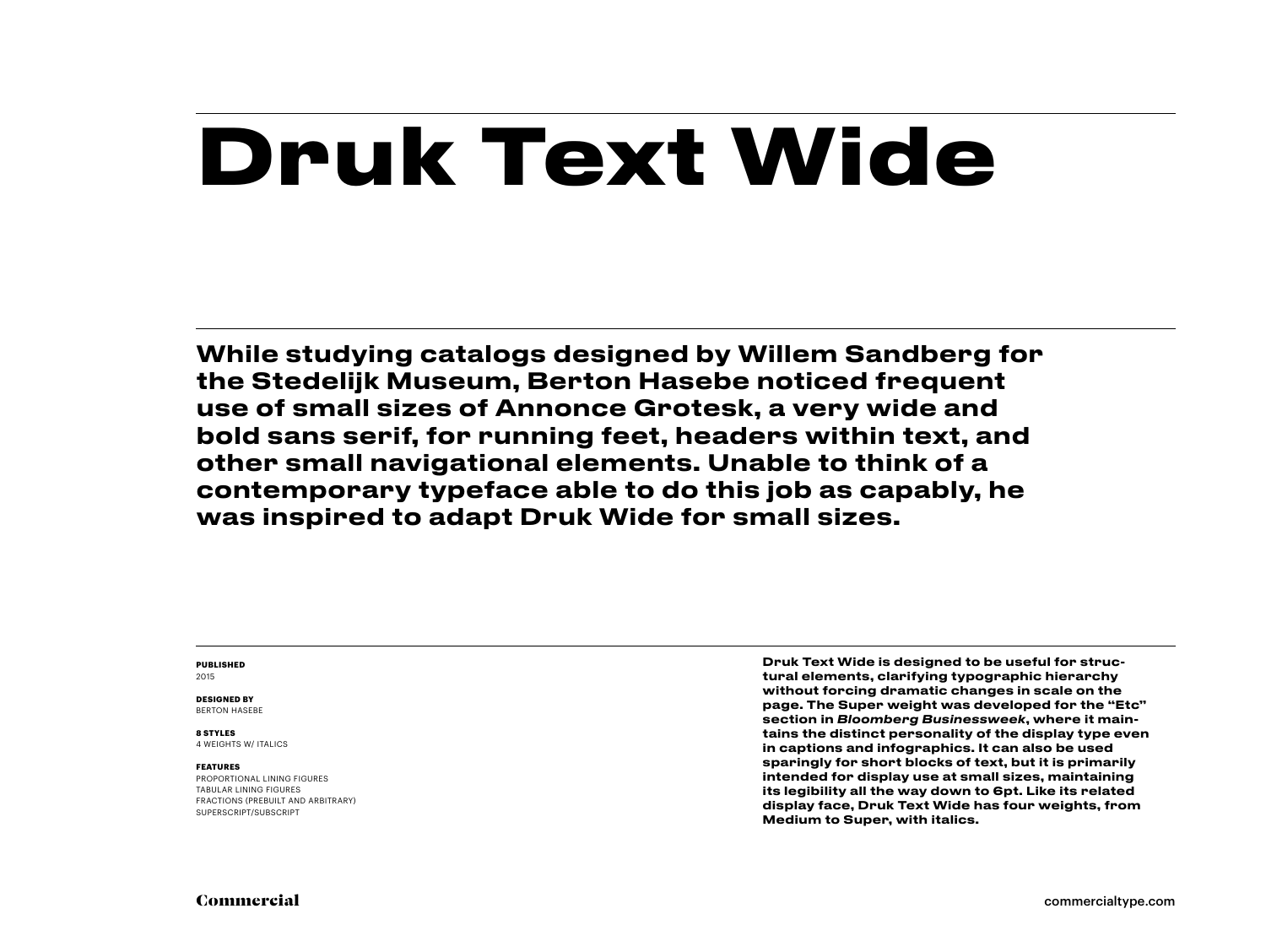Druk Text Wide Medium *Druk Text Wide Medium Italic* **Druk Text Wide Bold** *Druk Text Wide Bold Italic* Druk Text Wide Heavy *Druk Text Wide Heavy Italic* Druk Text Wide Super *Druk Text Wide Super Italic*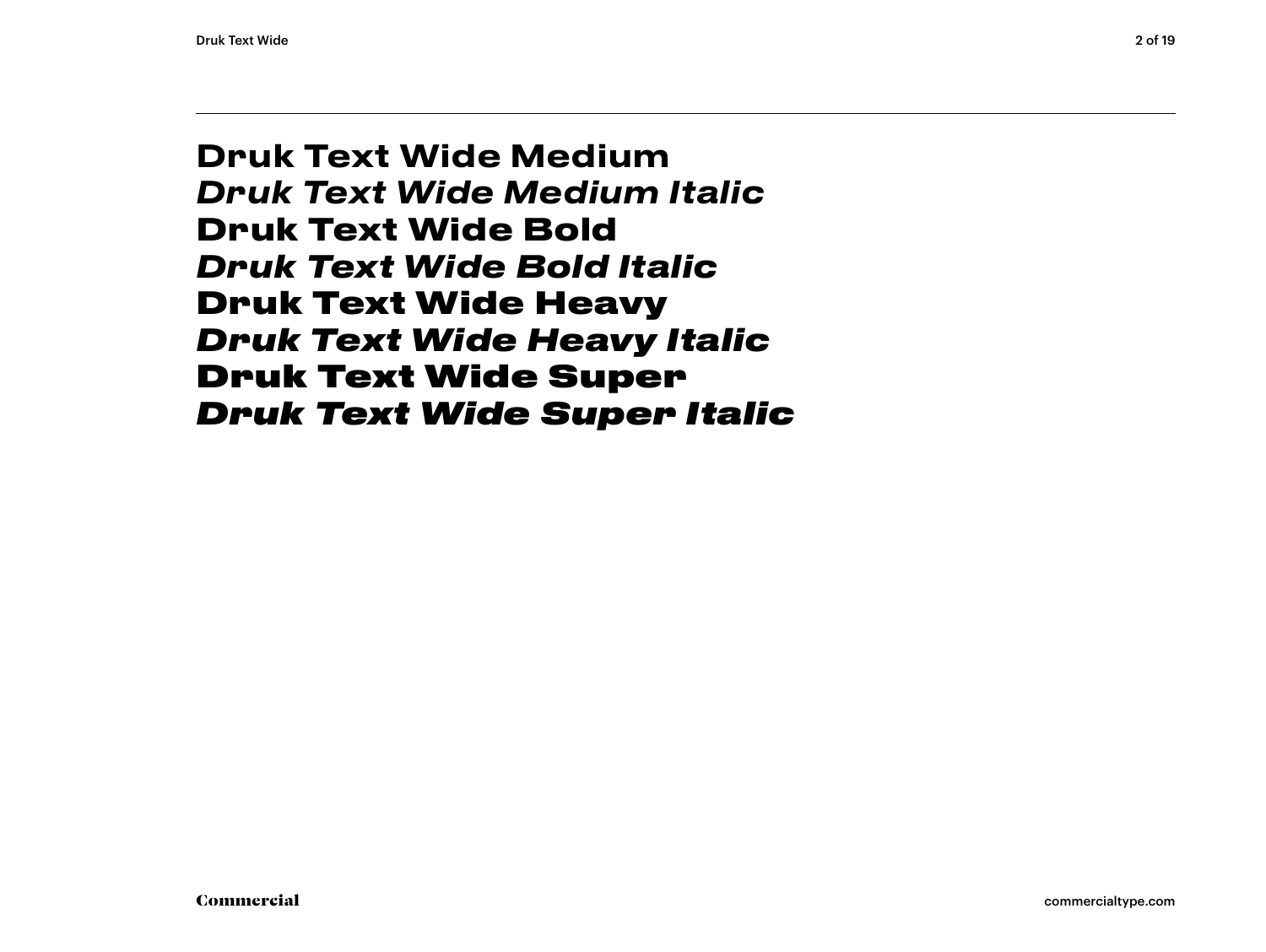| <b>COMPARISON OF DRUK WIDE &amp; DRUK TEXT WIDE</b> |                                                                                                                         |
|-----------------------------------------------------|-------------------------------------------------------------------------------------------------------------------------|
| DRUK WIDE, 12 PT                                    | Given their situation in such a late 20th century European<br>avant-garde this framework and experience in life is such |
| DRUK TEXT WIDE, 12 PT                               | In comparison to her admission of more Capitalist leanings,<br>for the purposes of the concept suggested & experimented |
| DRUK WIDE, 24 PT                                    | <b>On that visit to Paris Magritte</b>                                                                                  |

DRUK TEXT WIDE, 24 PT

## **produced a few experiments Multifarious & new aesthetics with myriad facts based in her**

DRUK WIDE, 60 PT

DRUK TEXT WIDE, 60 PT

# **Statements Researcher**

Though Druk Text Wide appears quite wide and heavy in comparison to a typical text typeface, the family is considerably narrower and lighter than Druk Wide. In addition to the change in weights and proportions, terminals on characters like a, e, and s have been opened up to maintain legibility at small sizes, and the spacing is much looser.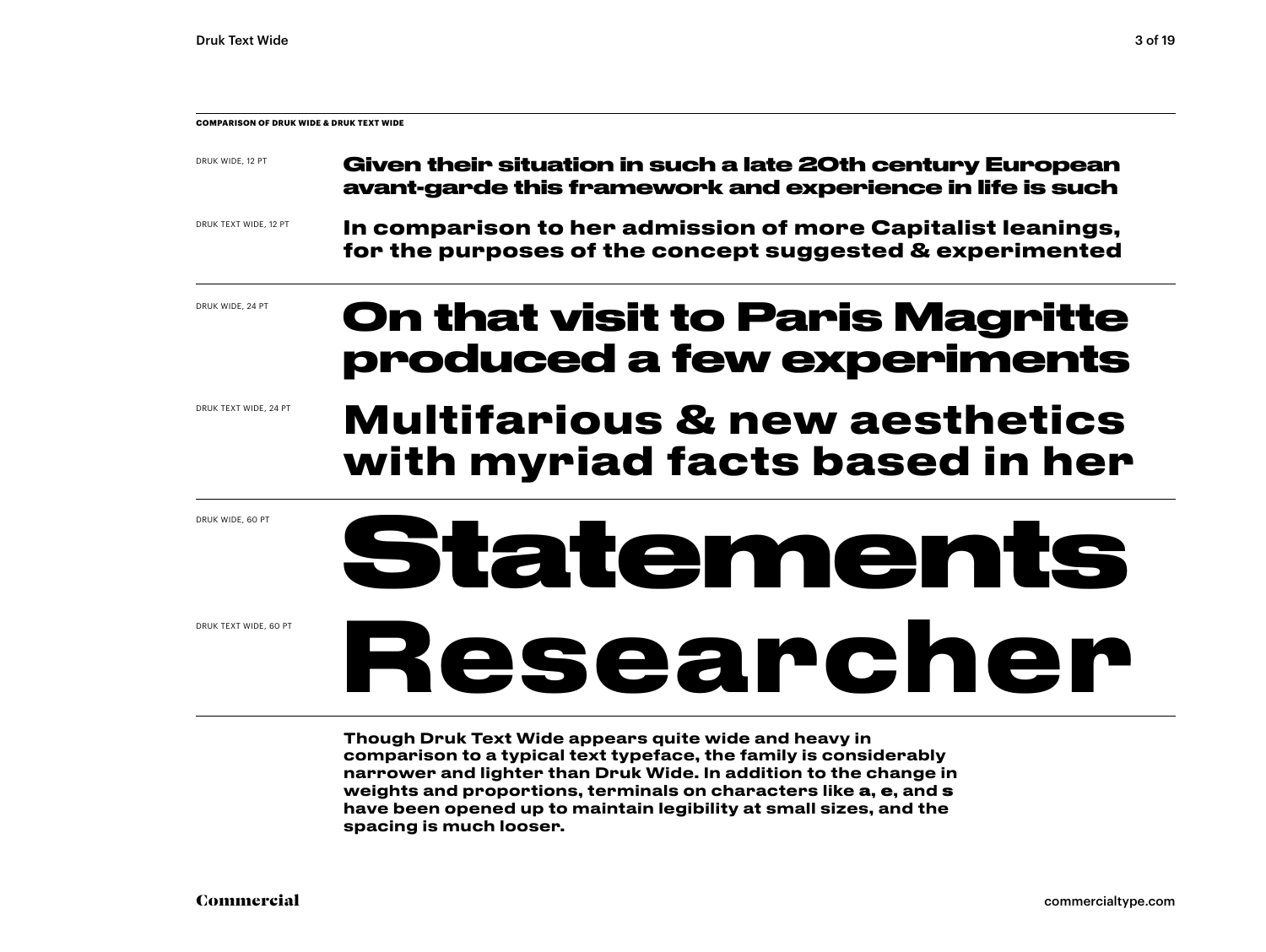A SPATE OF DISCUSSIONS IN INFINITE REGRESS Their new edict raised red flags in several circles *EN 1953, UN NOUVEAU DEUIL TOUCHE LE PRINCE În octombrie 1971 a fost transferat în Bombay India*

DRUK TEXT WIDE MEDIUM, MEDIUM ITALIC, 18 PT

**NEW TASTING: WATTA HILLS 2001 PINOT NOIR Industries saw a rise of \$7 billion year-over-year** *VON 1770 BIS 1805 WURDEN 615 NEUE HÄUSER Given Joyce's later work, his critics had to update*

DRUK TEXT WIDE BOLD, BOLD ITALIC, 18 PT [ALTERNATE J a r]

NORMAL ADAPTATIONS FOR MOST ANIMALS Rozhodný a principionální odpor k tehdejšímu *Z NAJLEPSZYCH ZAŁOŻEŃ BUDOWLANYCH W En el verano de 1976, por cinco días, él escribé*

DRUK TEXT WIDE HEAVY, HEAVY ITALIC, 18 PT [ALTERNATE a]

INKARIGAT BĦALA MINISTRU MINĦABBA LI Selections of his family's prominent findings *A NEW, COMMERCIALLY SUSTAINABLE PATH Stjórnað af hertoganum frá Búrgund og hann*

DRUK TEXT WIDE SUPER, SUPER ITALIC, 18 PT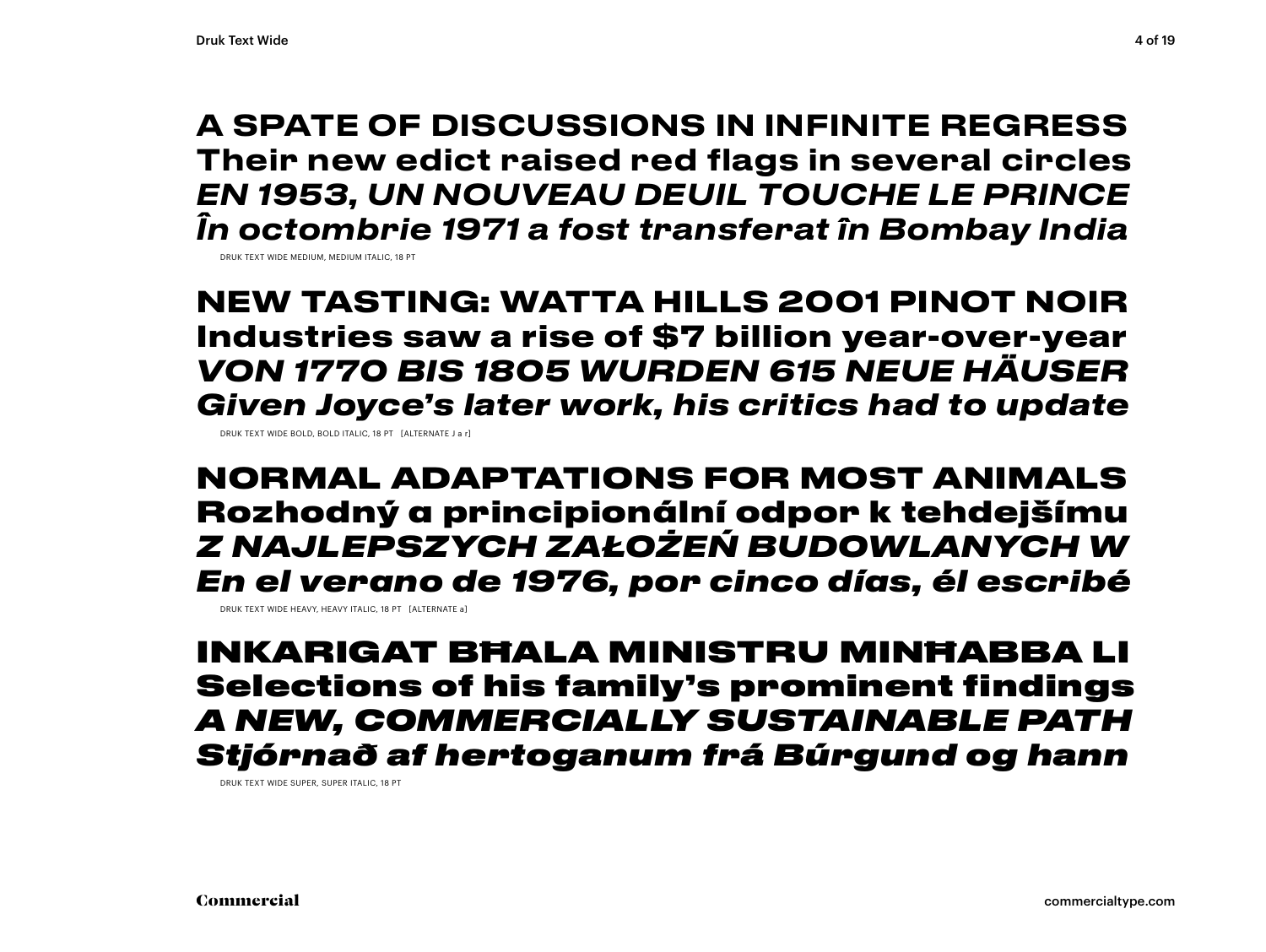DRUK TEXT WIDE MEDIUM, MEDIUM ITALIC, HEAVY, 14/17 PT

MEDIUM ALL CAPS

MEDIUM

HEAVY

MEDIUM ITALIC

**HEAVY** 

PROPORTIONAL LINING FIGURES

MEDIUM ITALIC

THE SPANISH WAR, which began in 1739, and the French war which soon followed it occasioned further increase of the debt, which, on the 31st of December 1748, after it had been concluded by the Treaty of Aix-la-Chapelle, amounted to £78,293,313. The most profound peace of the seventeen years of continuance had taken no more than £8,328,354 from it. A war of less than nine years' continuance added £31,338,689 to it (Refer to James Postlethwaite's *History of the Public Revenue*). During the administration of Mr. Pelham, the interest of the public debt was reduced from 4% to 3%; or at least measures were taken for reducing it, from four to three per cent; the sinking fund was increased, and some part of the public debt was paid off. In 1755, before the breaking out of the late war, the funded debt of Great Britain amounted to £72,289,673. On the 5th of January 1763, at the conclusion of the peace, the funded debt amounted to £122,603,336, whereas the unfunded debt has been stated at £13,927,589. But the expense occasioned by the war did not end with the conclusion of the peace, so that though, on *the 5th of January 1764,* the funded debt was increased (partly by a new loan, and partly by funding a part of the unfunded debt) to £129,586,782, there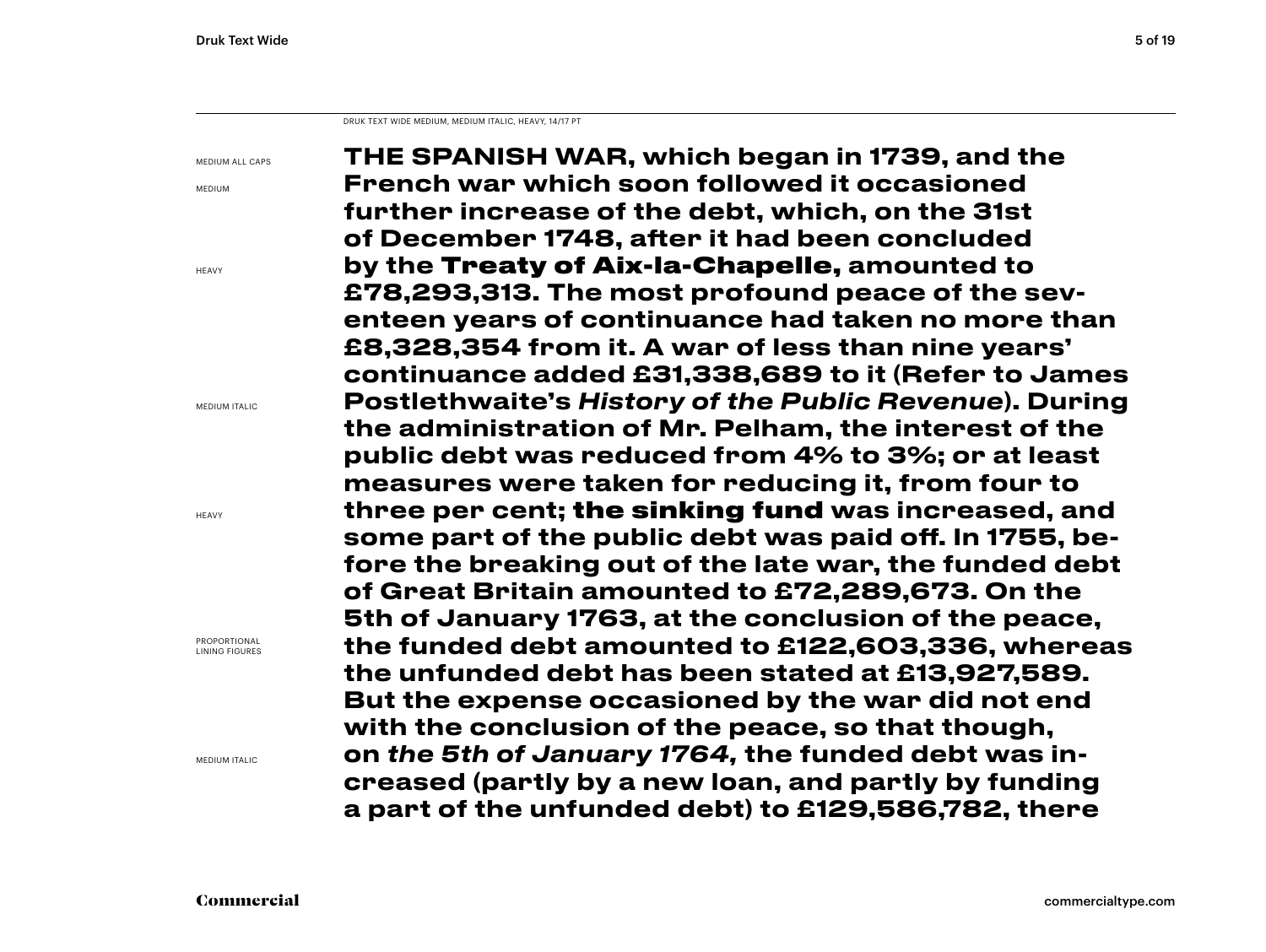DRUK TEXT WIDE BOLD, BOLD ITALIC, SUPER, 14/17 PT

BOLD ALL CAPS

BOLD

SUPER

BOLD ITALIC

PROPORTIONAL LINING FIGURES

BOLD ITALIC

**THE SPANISH WAR, which began in 1739, and the French war which soon followed it occasioned further increase of the debt, which, on the 31st of December 1748, after it had been concluded by the** Treaty of Aix-la-Chapelle, **amounted to £78,293,313. The most profound peace of the seventeen years of continuance had taken no more than £8,328,354 from it. A war of less than nine years' continuance added £31,338,689 to it (Refer to James Postlethwaite's** *History of the Public Revenue***). During the administration of Mr. Pelham, the interest of the public debt was reduced from 4% to 3%; or at least measures were taken for reducing it, from four to three per cent; the sinking fund was increased, and some part of the public debt was paid off. In 1755, before the breaking out of the late war, the funded debt of Great Britain amounted to £72,289,673. On the 5th of January 1763, at the conclusion of the peace, the funded debt amounted to £122,603,336, whereas the unfunded debt has been stated at £13,927,589. But the expense occasioned by the war did not end with the conclusion of the peace, so that though, on** *the 5th of January 1764,* **the funded debt was increased (partly by a new loan, and partly by funding a part of the unfunded debt) to**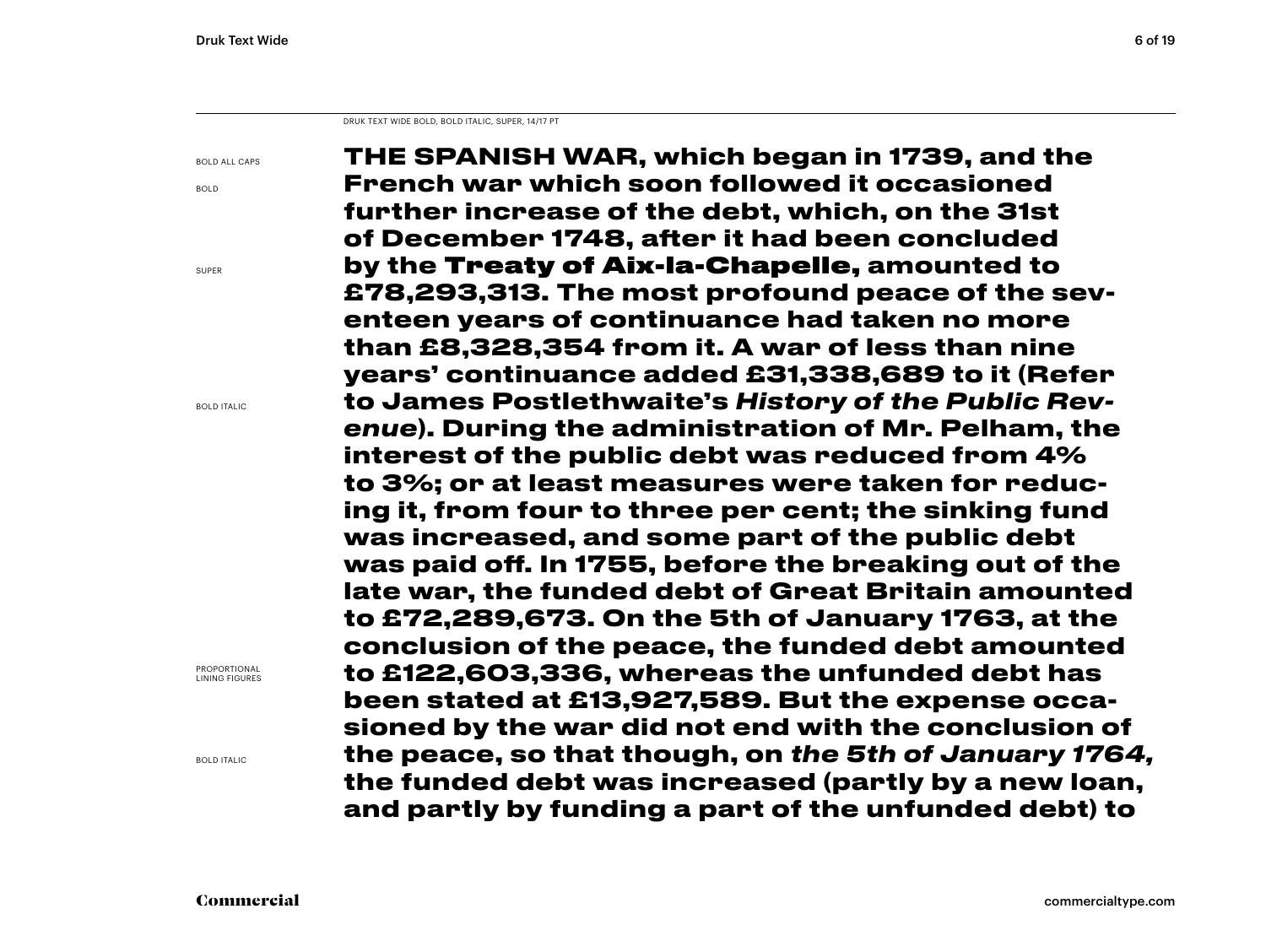DRUK TEXT WIDE MEDIUM, MEDIUM ITALIC, HEAVY, 10/12 PT DRUK TEXT WIDE BOLD, BOLD ITALIC, SUPER, 10/12 PT

### The Psychology of Beauty

Every introduction to the problems of aesthetics begins by acknowledging the existence and claims of two methods of attack—the *general, philosophical, deductive,* which starts from a complete metaphysics and installs beauty in its place among the other great concepts; and the *empirical,* or *inductive,* which seeks to disengage a general principle of beauty from the objects of aesthetic experience and the facts of aesthetic enjoyment: a prime example of Fechner's "aesthetics from above and from below."

#### Methodologies

The first was the method of aesthetics par excellence. It was indeed only through the desire of an eighteenth-century philosopher, Baumgarten, to round out his "architectonic" of metaphysics that the science received its name, as designating the theory of knowledge in the form of feeling, parallel to that of "clear," logical thought. Kant, Schelling, and Hegel, again, made use of the concept of *the Beautiful* as a kind of keystone or cornice for their respective philosophical edifices. Aesthetics, then, came into being as the philosophy of the Beautiful, and it may be asked why this philosophical aesthetics does not suffice—why beauty should need for its understanding also an aesthetics "von unten." The answer is not that no system of philosophy is universally accepted, but

### The Psychology of Beauty

**Every introduction to the problems of aesthetics begins by acknowledging the existence and claims of two methods of attack—the** *general, philosophical, deductive,* **which starts from a complete metaphysics and installs beauty in its place among the other great concepts; and the**  *empirical,* **or** *inductive,* **which seeks to disengage a general principle of beauty from the objects of aesthetic experience and the facts of aesthetic enjoyment: a prime example of Fechner's "aesthetics from above and from below."** 

#### Methodologies

**The first was the method of aesthetics par excellence. It was indeed only through the desire of an eighteenth-century philosopher, Baumgarten, to round out his "architectonic" of metaphysics that the science received its name, as designating the theory of knowledge in the form of feeling, parallel to that of "clear," logical thought. Kant, Schelling, and Hegel, again, made use of the concept of** *the Beautiful*  **as a kind of keystone or cornice for their respective philosophical edifices. Aesthetics, then, came into being as the philosophy of the Beautiful, and it may be asked why this philosophical aesthetics does not suffice—why beauty should need for its understanding also an aesthetics "von unten." The answer is not that no system of philosophy is universally accept-**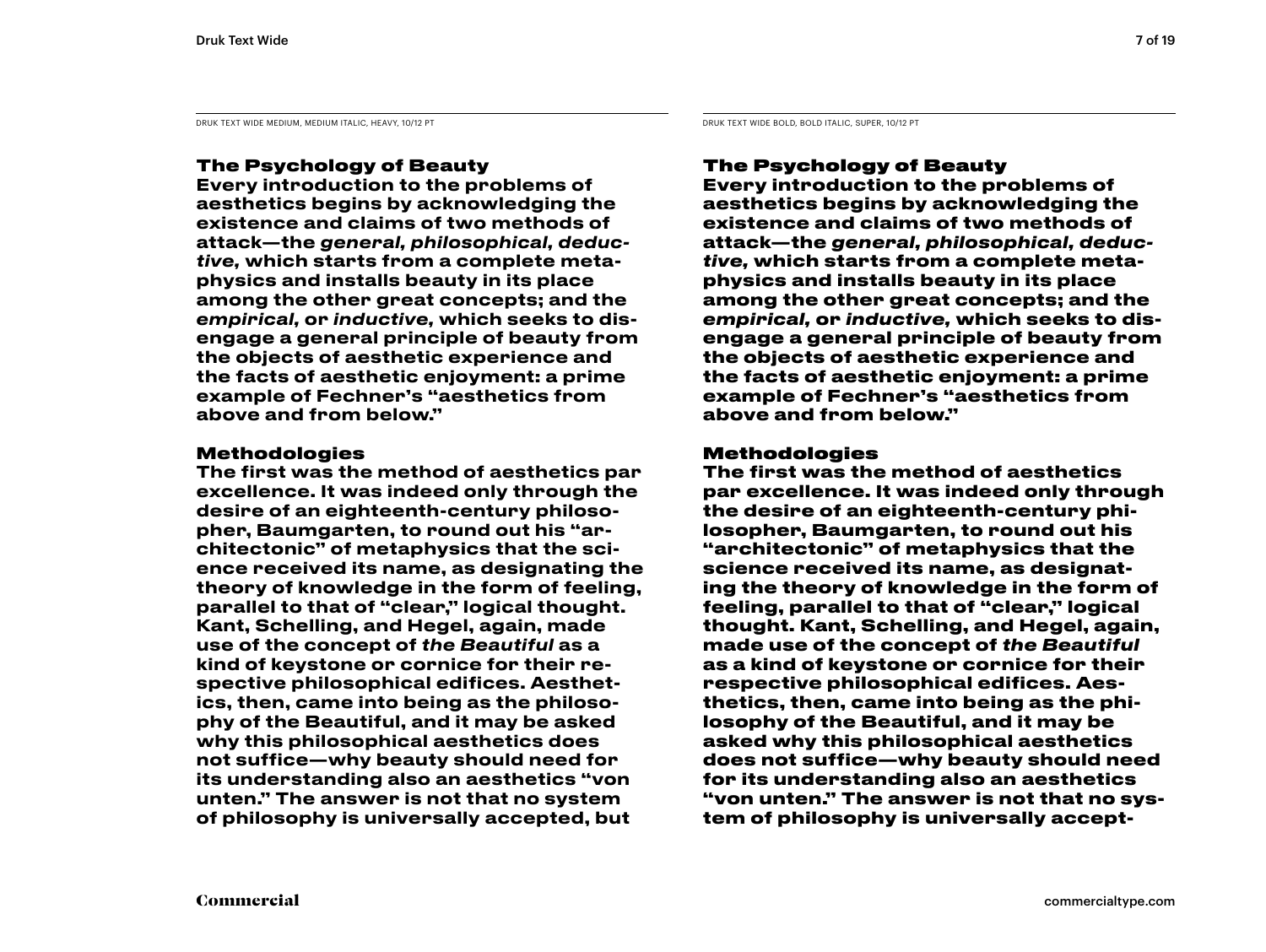DRUK TEXT WIDE BOLD, BOLD ITALIC, 10/12 PT [ALTERNATE a r] DRUK TEXT WIDE BOLD, BOLD ITALIC, 10/12 PT [ALTERNATE J]

**Justly or not, every introduction to the problems of aesthetics begins by acknowledging the existence and claims of two methods of attack—the** *general, philosophical, deductive,* **which starts from a complete metaphysics and installs beauty in its place among the other great concepts; and the** *empirical,* **or** *inductive,* **which seeks to disengage a general principle of beauty from the objects of aesthetic experience and the facts of aesthetic enjoyment: a prime example of James Fechner's "aesthetics from above and from below." First was the method of aesthetics par excellence. Every desire of an eighteenth-cen-**

**Justly or not, every introduction to the problems of aesthetics begins by acknowledging the existence and claims of two methods of attack—the** *general, philosophical, deductive,* **which starts from a complete metaphysics and installs beauty in its place among the other great concepts; and the** *empirical,* **or** *inductive,* **which seeks to disengage a general principle of beauty from the objects of aesthetic experience and the facts of aesthetic enjoyment: a prime example of James Fechner's "aesthetics from above and from below." First was the method of aesthetics par excellence. Every desire of an eighteenth-cen-**

**Justly or not, every introduction to the problems of aesthetics begins by acknowledging the existence and claims of two methods of attack—the** *general, philosophical, deductive,* **which starts from a complete metaphysics and installs beauty in its place among the other great concepts; and the** *empirical,* **or** *inductive,* **which seeks to disengage a general principle of beauty from the objects of aesthetic experience and the facts of aesthetic enjoyment: a prime example of James Fechner's "aesthetics from above and from below." First was the method of aesthetics par excellence. Every desire of an eighteenth-cen-**

DRUK TEXT WIDE BOLD, BOLD ITALIC, 10/12 PT [ALTERNATE E F] DRUK TEXT WIDE BOLD, BOLD ITALIC, 10/12 PT [ALTERNATE a]

**Justly or not, every introduction to the problems of aesthetics begins by acknowledging the existence and claims of two methods of attack—the** *general, philosophical, deductive,* **which starts from a complete metaphysics and installs beauty in its place among the other great concepts; and the** *empirical,* **or** *inductive,* **which seeks to disengage a general principle of beauty from the objects of aesthetic experience and the facts of aesthetic enjoyment: a prime example of James Fechner's "aesthetics from above and from below." First was the method of aesthetics par excellence. Every desire of an eigh-**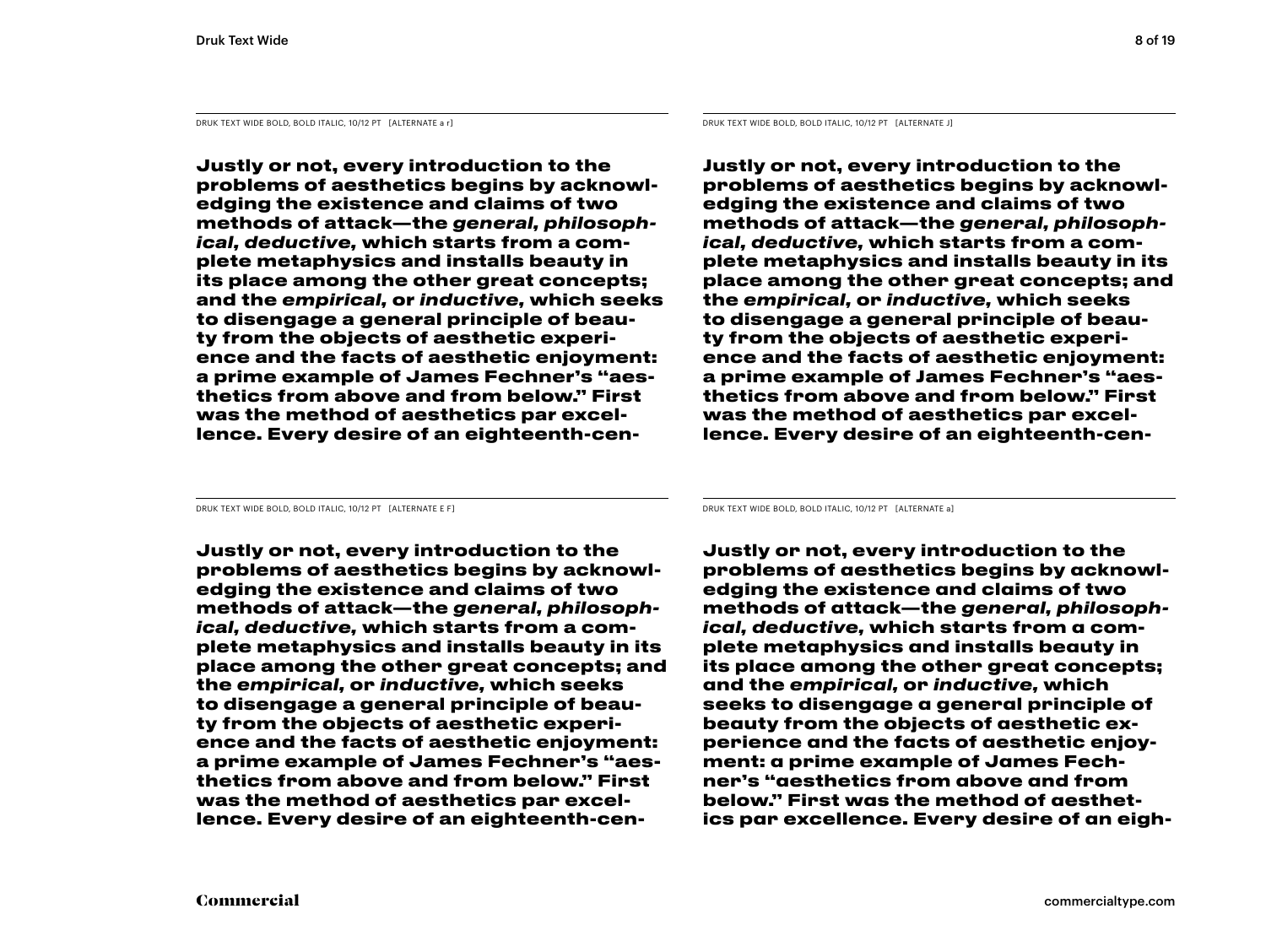DRUK TEXT WIDE MEDIUM, MEDIUM ITALIC, HEAVY, 9/11 PT DRUK TEXT WIDE BOLD, BOLD ITALIC, SUPER, 9/11 PT DRUK TEXT WIDE BOLD, BOLD ITALIC, SUPER, 9/11 PT

#### THE PSYCHOLOGY OF BEAUTY

Every introduction to the problems of aesthetics begins by acknowledging the existence and claims of two methods of attack—the *general, philosophical, deductive,* which starts from a complete metaphysics and installs beauty in its place among the other great concepts; and the *empirical,* or *inductive,* which seeks to disengage a general principle of beauty from the objects of aesthetic experience and the facts of aesthetic enjoyment: a prime example of Fechner's "aesthetics from above and from below."

#### **METHODOLOGIES**

The first was the method of aesthetics par excellence. It was indeed only through the desire of an eighteenth-century philosopher, Baumgarten, to round out his "architectonic" of metaphysics that the science received its name, as designating the theory of knowledge in the form of feeling, parallel to that of "clear," logical thought. Kant, Schelling, and Hegel, again, made use of the concept of *the Beautiful* as a kind of keystone or cornice for their respective philosophical edifices. Aesthetics, then, came into being as the philosophy of the Beautiful, and it may be asked why this philosophical aesthetics does not suffice—why beauty should need for its understanding also an aesthetics "von unten." The answer is not that no system of philosophy is universally accepted, but that *the general aesthetic theories*  have not, as yet at least, succeeded in answering the plain questions of "the plain man" in regard to concrete beauty. Kant, indeed, frankly denied that the explanation of concrete beauty, or "Doctrine of Taste," as he called it, was possible, while the various definers of beauty as

#### THE PSYCHOLOGY OF BEAUTY

**Every introduction to the problems of aesthetics begins by acknowledging the existence and claims of two methods of attack—the** *general, philosophical, deductive,* **which starts from a complete metaphysics and installs beauty in its place among the other great concepts; and the**  *empirical,* **or** *inductive,* **which seeks to disengage a general principle of beauty from the objects of aesthetic experience and the facts of aesthetic enjoyment: a prime example of Fechner's "aesthetics from above and from below."** 

#### METHODOLOGIES

**The first was the method of aesthetics par excellence. It was indeed only through the desire of an eighteenth-century philosopher, Baumgarten, to round out his "architectonic" of metaphysics that the science received its name, as designating the theory of knowledge in the form of feeling, parallel to that of "clear," logical thought. Kant, Schelling, and Hegel, again, made use of the concept of** *the Beautiful* **as a kind of keystone or cornice for their respective philosophical edifices. Aesthetics, then, came into being as the philosophy of the Beautiful, and it may be asked why this philosophical aesthetics does not suffice—why beauty should need for its understanding also an aesthetics "von unten." The answer is not that no system of philosophy is universally accepted, but that** *the general aesthetic theories*  **have not, as yet at least, succeeded in answering the plain questions of "the plain man" in regard to concrete beauty. Kant, indeed, frankly denied that the explanation of concrete beauty, or "Doctrine of Taste," as he called it, was possible, while the various definers of beauty**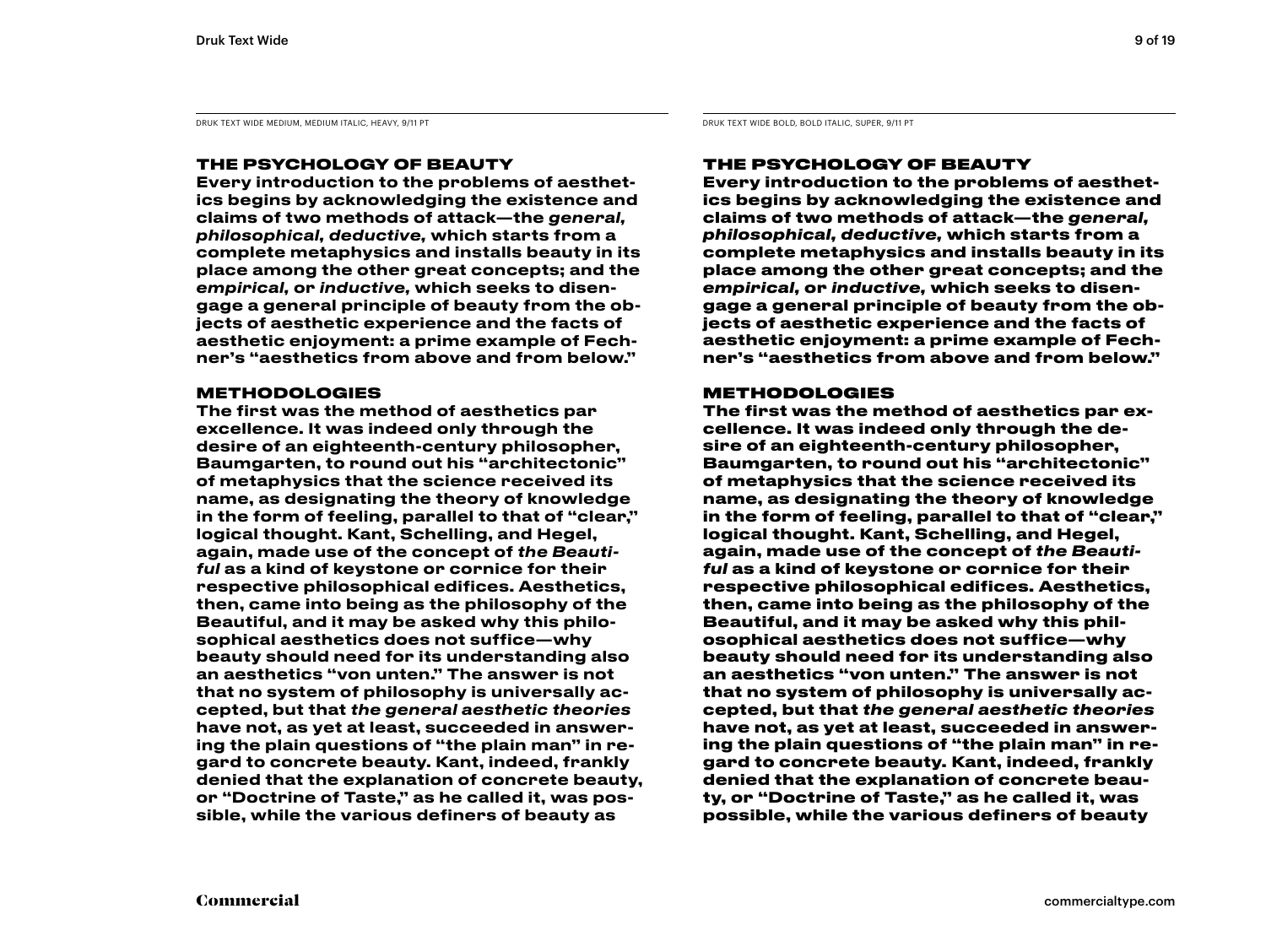DRUK TEXT WIDE MEDIUM, MEDIUM ITALIC, HEAVY, 8/10 PT DRUK TEXT WIDE BOLD, BOLD ITALIC, SUPER, 8/10 PT DRUK TEXT WIDE BOLD, BOLD ITALIC, SUPER, 8/10 PT

#### THE PSYCHOLOGY OF BEAUTY

Every introduction to the problems of aesthetics begins by acknowledging the existence and claims of two methods of attack—the *general, philosophical, deductive,* which starts from a complete metaphysics and installs beauty in its place among the other great concepts; and the *empirical,* or *inductive,* which seeks to disengage a general principle of beauty from the objects of aesthetic experience and the facts of aesthetic enjoyment: a prime example of Fechner's "aesthetics from above and from below."

#### **METHODOLOGIES**

The first was the method of aesthetics par excellence. It was indeed only through the desire of an eighteenth-century philosopher, Baumgarten, to round out his "architectonic" of metaphysics that the science received its name, as designating the theory of knowledge in the form of feeling, parallel to that of "clear," logical thought. Kant, Schelling, and Hegel, again, made use of the concept of *the Beautiful* as a kind of keystone or cornice for their respective philosophical edifices. Aesthetics, then, came into being as the philosophy of the Beautiful, and it may be asked why this philosophical aesthetics does not suffice—why beauty should need for its understanding also an aesthetics "von unten." The answer is not that no system of philosophy is universally accepted, but that *the general aesthetic theories*  have not, as yet at least, succeeded in answering the plain questions of "the plain man" in regard to concrete beauty.

#### DOCTRINE OF TASTE

Kant, indeed, frankly denied that the explanation of concrete beauty, or "Doctrine of Taste," as he called it, was possible, while the various definers of beauty as "the union of the Real and the Ideal"—"the expression of the Ideal to Sense" have done no more than he. No one of *these* aes-

#### THE PSYCHOLOGY OF BEAUTY

**Every introduction to the problems of aesthetics begins by acknowledging the existence and claims of two methods of attack—the** *general, philosophical, deductive,* **which starts from a complete metaphysics and installs beauty in its place among the other great concepts; and the**  *empirical,* **or** *inductive,* **which seeks to disengage a general principle of beauty from the objects of aesthetic experience and the facts of aesthetic enjoyment: a prime example of Fechner's "aesthetics from above and from below."** 

#### **METHODOLOGIES**

**The first was the method of aesthetics par excellence. It was indeed only through the desire of an eighteenth-century philosopher, Baumgarten, to round out his "architectonic" of metaphysics that the science received its name, as designating the theory of knowledge in the form of feeling, parallel to that of "clear," logical thought. Kant, Schelling, and Hegel, again, made use of the concept of** *the Beautiful* **as a kind of keystone or cornice for their respective philosophical edifices. Aesthetics, then, came into being as the philosophy of the Beautiful, and it may be asked why this philosophical aesthetics does not suffice—why beauty should need for its understanding also an aesthetics "von unten." The answer is not that no system of philosophy is universally accepted, but that** *the general aesthetic theories* **have not, as yet at least, succeeded in answering the plain questions of "the plain man" in regard to concrete beauty.** 

#### DOCTRINE OF TASTE

**Kant, indeed, frankly denied that the explanation of concrete beauty, or "Doctrine of Taste," as he called it, was possible, while the various definers of beauty as "the union of the Real and the Ideal"—"the expression of the Ideal to Sense" have done no more than he. No one of** *these* **aes-**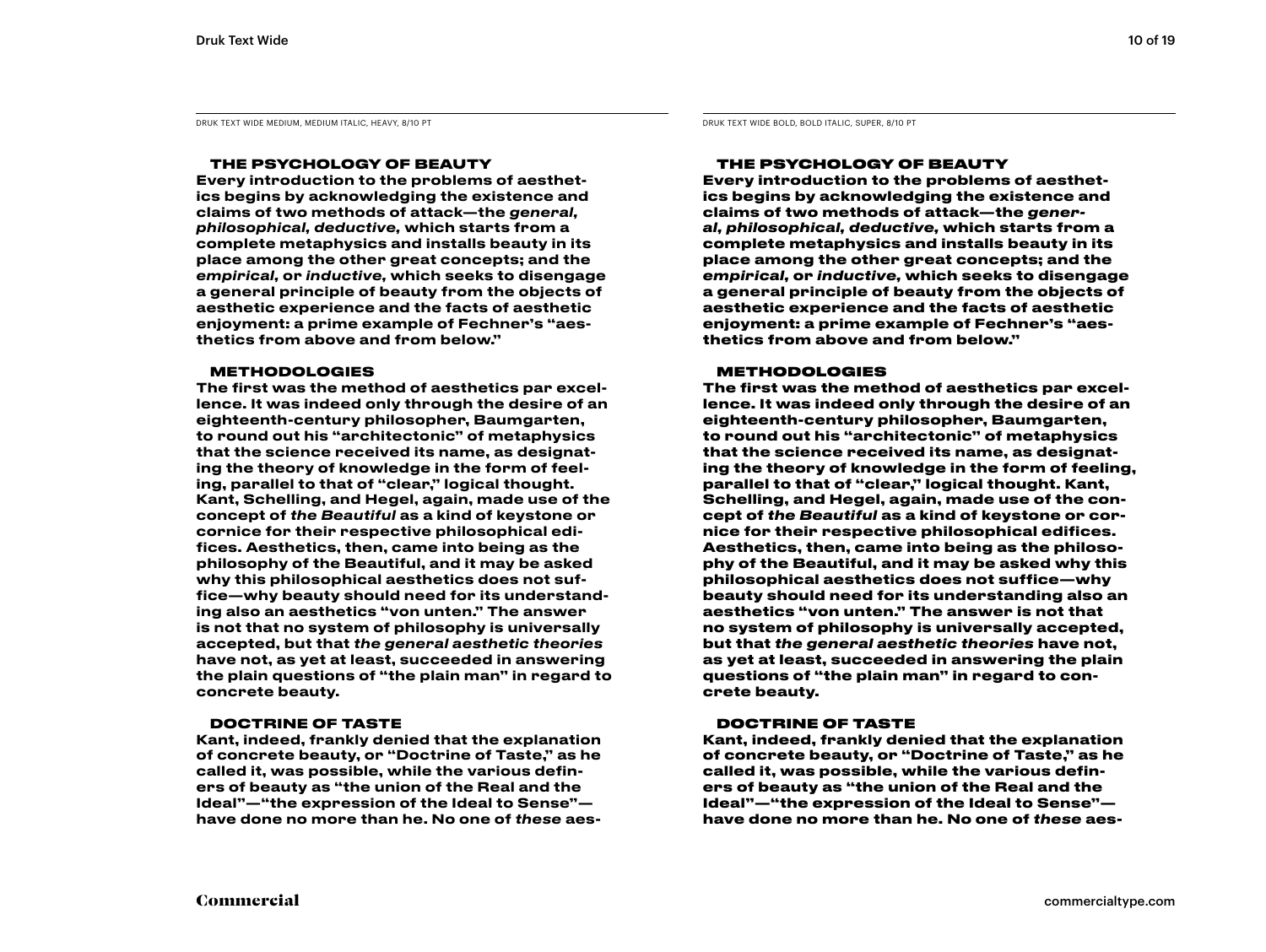DRUK TEXT WIDE MEDIUM, HEAVY, 7/9 PT [TABULAR FIGURES]

| TICKER | JAN     | APR     |
|--------|---------|---------|
| ABBO   | 123,864 | 104,403 |
| АНСА   | 158,778 | 160,081 |
| AIRD   | 245.856 | 287,968 |
| ANCA   | 491.384 | 458.620 |
| ATGB   | 218,342 | 210,968 |
| АТНА   | 164,168 | 116,164 |
| ARRO   | 341,215 | 420,021 |
| BANF   | 126.845 | 154.861 |
| BARO   | 120,103 | 220,044 |
| BARR   | 315,614 | 351,414 |
| внні   | 436.493 | 352.241 |
| BKIN   | 355,541 | 147,581 |
| BONA   | 461,656 | 357,465 |
| BOWD   | 155,564 | 187,912 |
| BRET   | 227,298 | 251,236 |
| BROO   | 312.564 | 284.521 |
| BRTH   | 202,799 | 179,209 |
| CALG   | 355,541 | 147,581 |
| САМР   | 219,102 | 240,031 |
| CANM   | 122,692 | 162,241 |

#### DRUK TEXT WIDE MEDIUM, MEDIUM ITALIC, 7/9 PT DRUK TEXT WIDE BOLD, BOLD ITALIC, 7/9 PT

The sense of constructing situations is to fulfill human primitive desires and pursue a superior passional quality. From *Internationale Situationiste #1*: "This alone can lead to the further clarification of these simple basic desires, and to the confused emergence of new desires whose material roots will be precisely the new reality engendered by situationist constructions. *We must thus envisage a sort of situationist-oriented psychoanalysis in which, in contrast to the goals pursued by the various currents stemming from freudianism, each of the participants in this adventure would discover desires for specific ambiences in order to fulfill them. each person must seek what he loves, what attracts him. Through this method one can tabulate elements out of which situations can be constructed, along with projects* 

**The sense of constructing situations is to fulfill human primitive desires and pursue a superior passional quality. From** *Internationale Situationiste #1***: "This alone can lead to the further clarification of these simple basic desires, and to the confused emergence of new desires whose material roots will be precisely the new reality engendered by situationist constructions.** *We must thus envisage a sort of situationist-oriented psychoanalysis in which, in contrast to the goals pursued by the various currents stemming from freudianism, each of the participants in this adventure would discover desires for specific ambiences in order to fulfill them. each person must seek what he loves, what attracts him. Through this method one can tabulate elements out of which situations can be constructed,* 

DRUK TEXT WIDE MEDIUM, HEAVY, 6/8 PT **[TABULAR FIGURES]** 

| TICKER      | JAN     | APR     |
|-------------|---------|---------|
| ABBO        | 123,864 | 104,403 |
| АНСА        | 158,778 | 160,081 |
| AIRD        | 245,856 | 287,968 |
| <b>ANCA</b> | 491,384 | 458,620 |
| ATGB        | 218,342 | 210,968 |
| АТНА        | 164,168 | 116,164 |
| ARRO        | 341.215 | 420,021 |
| BANF        | 126.845 | 154,861 |
| BARO        | 120,103 | 220,044 |
| BARR        | 315.614 | 351,414 |
| внні        | 436,493 | 352,241 |
| BKIN        | 355,541 | 147,581 |
| <b>BONA</b> | 461,656 | 357,465 |
| <b>BOWD</b> | 155,564 | 187,912 |
| BRET        | 227,298 | 251,236 |
| <b>BROO</b> | 312.564 | 284.521 |
| BRTH        | 202,799 | 179,209 |
| CALG        | 355,541 | 147,581 |
| CAMP        | 219,102 | 240,031 |
| CANM        | 122,692 | 162,241 |
| CARD        | 158,778 | 160,081 |
| CSNH        | 280,892 | 266,254 |
| DATC        | 112.756 | 127.375 |

DRUK TEXT WIDE MEDIUM, MEDIUM ITALIC, 6/8 PT DRUK TEXT WIDE BOLD, BOLD ITALIC, 6/8 PT

The sense of constructing situations is to fulfill human primitive desires and pursue a superior passional quality. From *Internationale Situationiste #1*: "This alone can lead to the further clarification of these simple basic desires, and to the confused emergence of new desires whose material roots will be precisely the new reality engendered by situationist constructions. *We must thus envisage a sort of situationist-oriented psychoanalysis in which, in contrast to the goals pursued by the various currents stemming from freudianism, each of the participants in this adventure would discover desires for specific ambiences in order to fulfill them. each person must seek what he loves, what attracts him. Through this method one can tabulate elements out of which situations can be constructed, along with projects to dynamize these elements."* The primary obstacle to situations, therefore, is the culture of the advanced capitalist society. The first issue of the journal Internationale Situationiste defined a situationist as "having to do with the theory or practical activity of constructing sit-

**The sense of constructing situations is to fulfill human primitive desires and pursue a superior passional quality. From** *Internationale Situationiste #1***: "This alone can lead to the further clarification of these simple basic desires, and to the confused emergence of new desires whose material roots will be precisely the new reality engendered by situationist constructions.** *We must thus envisage a sort of situationist-oriented psychoanalysis in which, in contrast to the goals pursued by the various currents stemming from freudianism, each of the participants in this adventure would discover desires for specific ambiences in order to fulfill them. each person must seek what he loves, what attracts him. Through this method one can tabulate elements out of which situations can be constructed, along with projects to dynamize these elements."* **The primary obstacle to situations, therefore, is the culture of the advanced capitalist society. The first issue of the journal Internationale Situationiste defined a situationist as "having to do with the**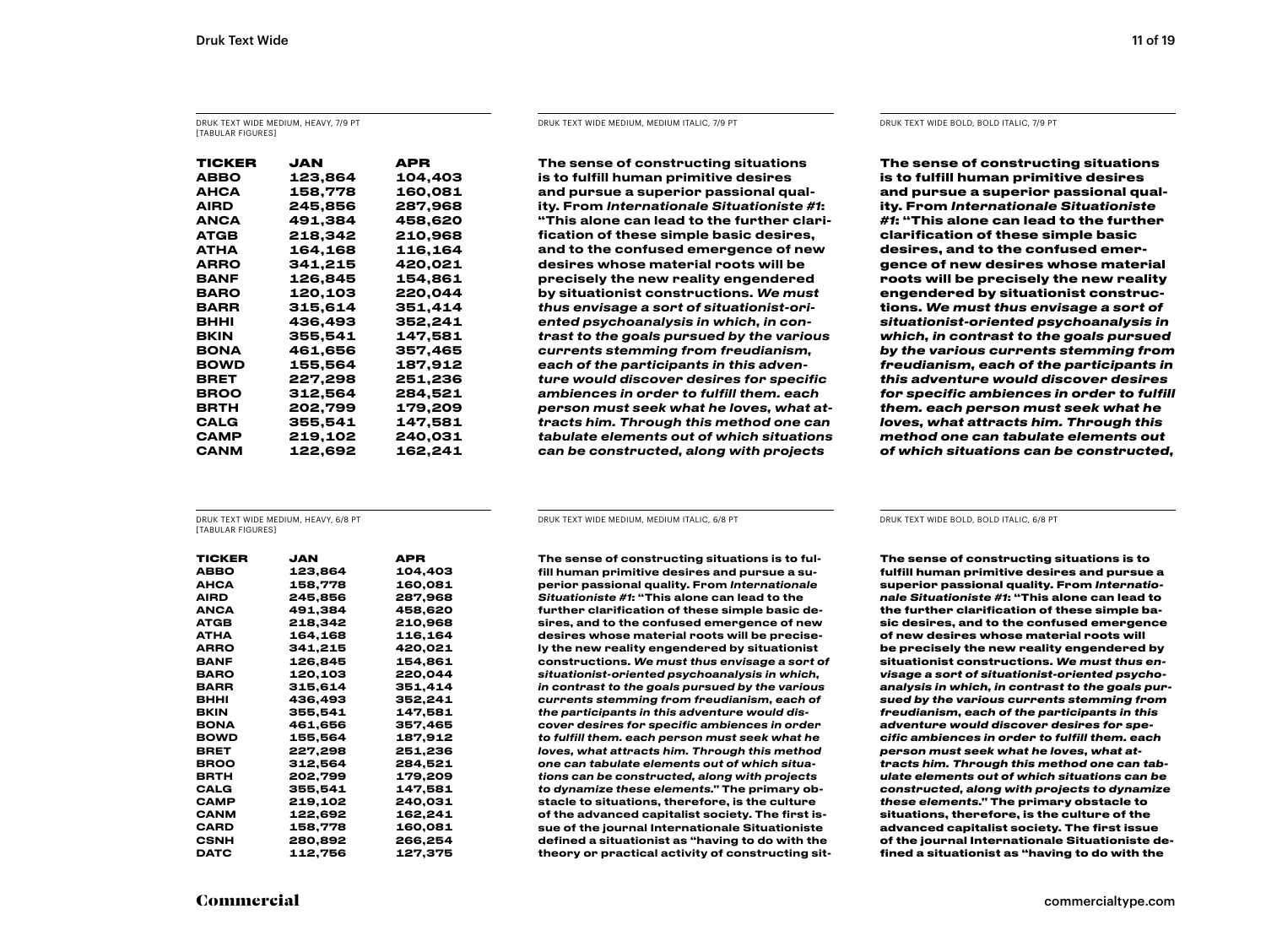DRUK TEXT WIDE MEDIUM, MEDIUM ITALIC, 9/10 PT DRUK TEXT WIDE MEDIUM, MEDIUM, MEDIUM, MEDIUM ITALIC, 9/11 PT

The Spanish War, which began in 1739, and the French war which soon followed it occasioned further increase of the debt, which, on the 31st of December 1748, after the war had been concluded by the Treaty of Aix-la-Chapelle, amounted to £78,293,313. The most profound peace of seventeen years continuance had taken no more than £8,328,354. from it. A war of less than nine years' continuance added £31,338,689 to it. (Refer to James Postlethwaite's *The History of the Public Revenue.*) During the administration of Mr. Pelham, the interest of the public debt was reduced, or at least measures were taken for reducing it, from four to three per cent; the sinking fund was increased, and some part of the public

The Spanish War, which began in 1739, and the French war which soon followed it occasioned further increase of the debt, which, on the 31st of December 1748, after the war had been concluded by the Treaty of Aix-la-Chapelle, amounted to £78,293,313. The most profound peace of seventeen years continuance had taken no more than £8,328,354. from it. A war of less than nine years' continuance added £31,338,689 to it. (Refer to James Postlethwaite's *The History of the Public Revenue.*) During the administration of Mr. Pelham, the interest of the public debt was reduced, or at least measures were taken for reducing it, from four to three per cent; the sinking fund was increased, and some part of the public

The Spanish War, which began in 1739, and the French war which soon followed it occasioned further increase of the debt, which, on the 31st of December 1748, after the war had been concluded by the Treaty of Aix-la-Chapelle, amounted to £78,293,313. The most profound peace of seventeen years continuance had taken no more than £8,328,354. from it. A war of less than nine years' continuance added £31,338,689 to it. (Refer to James Postlethwaite's *The History of the Public Revenue.*) During the administration of Mr. Pelham, the interest of the public debt was reduced, or at least measures were taken for reducing it, from four to three per cent; the sinking fund was increased, and some part of the public

DRUK TEXT WIDE MEDIUM, MEDIUM ITALIC, 9/12 PT DRUK TEXT WIDE MEDIUM, MEDIUM ITALIC, 9/13 PT

The Spanish War, which began in 1739, and the French war which soon followed it occasioned further increase of the debt, which, on the 31st of December 1748, after the war had been concluded by the Treaty of Aix-la-Chapelle, amounted to £78,293,313. The most profound peace of seventeen years continuance had taken no more than £8,328,354. from it. A war of less than nine years' continuance added £31,338,689 to it. (Refer to James Postlethwaite's *The History of the Public Revenue.*) During the administration of Mr. Pelham, the interest of the public debt was reduced, or at least measures were taken for reducing it, from four to three per cent; the sinking fund was increased, and some part of the public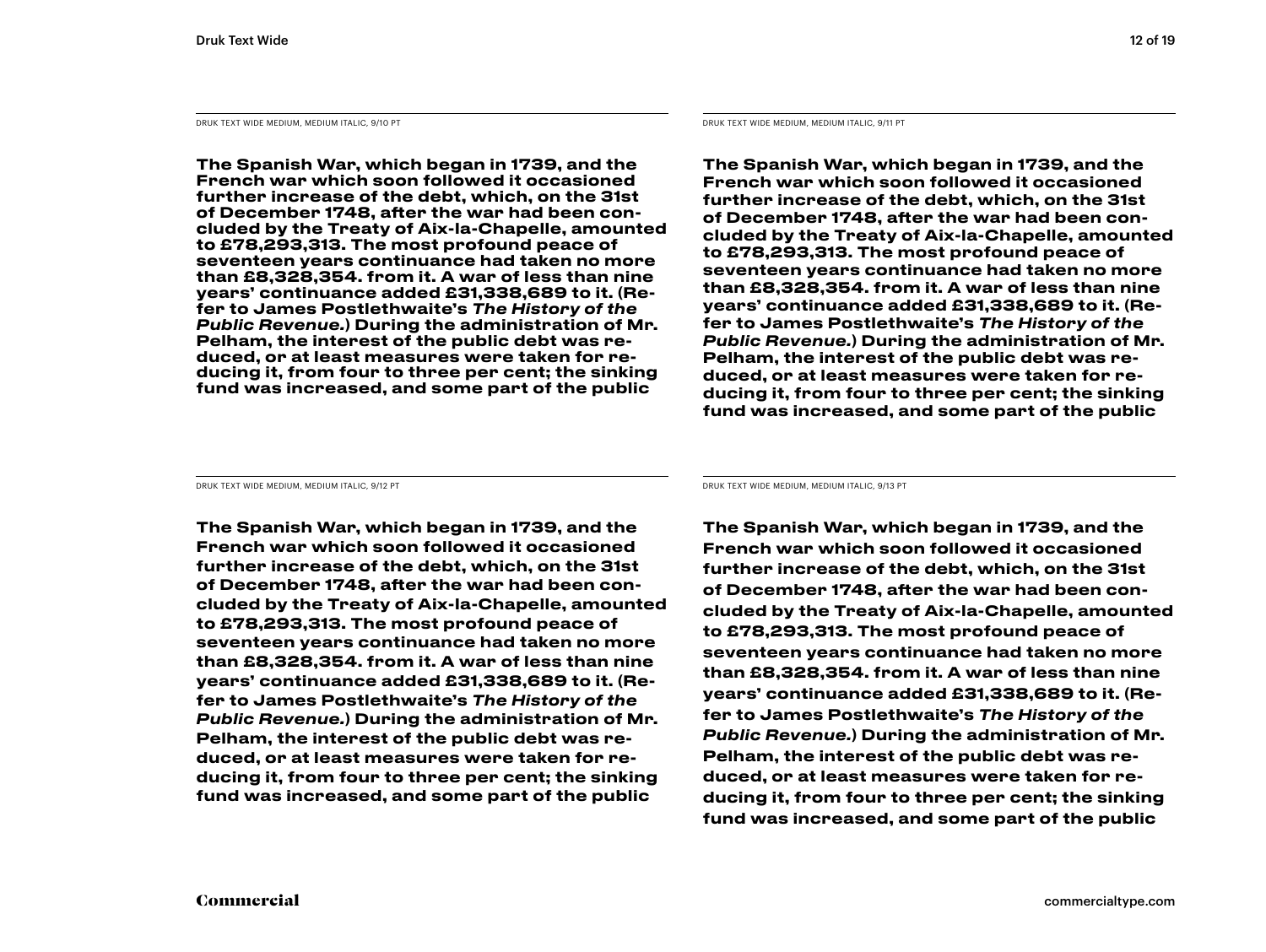#### ČESKÝ (CZECH) GRAPHIK WIDE REGULAR, REGULAR ITALIC, 9/12 PT

Ačkoli klimšova nenapsala knih mnoho, přece zná ji ta naše četbychtivá mládež tuze dobře. Zná ji zejména z knih: Z jara do léta, Kniha báchorek, Paleček a Malenka, Z ráje, Rodinná skřínka a j., a pak z různých časopisů pro mládež, do nichž velice pilně přispívá. Její práce vesměs děti naše rády čítají, poněvadž skutečně vynikají vším, čeho se na dobré četbě žádá. *Však Klimšova také pracuje s láskou, pracuje opravdově vážně a nevydá nic na světlo, co by důkladně nepodrobila soudu svému i soudu jiných*. A to právě dodává jejím prácem té pravé ceny. Nuže seznammež se se životem této tiché a skromné pracovnice, seznammež se i s jejími pěknými spisy. Klimšova narodila se 7. dne měsíce prosince roku 1851. v

#### DANSK (DANISH) GRAPHIK WIDE REGULAR, REGULAR ITALIC, 9/12 PT

Der var en lille havfisk af god familie, navnet husker jeg ikke, det må de lærde sige dig. Den lille fisk havde attenhundrede søskende, alle lige gamle; de kendte ikke deres fader eller moder, de måtte straks skøtte sig selv og svømme om, men det var en stor fornøjelse; vand havde de nok at drikke, hele verdenshavet, føden tænkte de ikke på, den kom nok; hver ville følge sin lyst, hver ville få sin egen historie, ja det tænkte heller ingen af dem på. *Solen skinnede ned i vandet, det lyste om dem, det var så klart, det var en verden med de forunderligste skabninger*, og nogle så gruelig store, med voldsomme gab, de kunne sluge de attenhundrede søskende, men det tænkte de heller ikke på, for ingen af dem var endnu blevet slugt.

DEUTSCH (GERMAN) GRAPHIK WIDE REGULAR, REGULAR ITALIC, 9/12 PT

Sehen wir das Gesamtbild unseres heutigen Lebens nur mit unseren Augen an, so können wir die Folgerung ziehen, daß dieses Gebilde einen chaotischen Charakter trägt, und es kann uns nicht wundern, daß diejenigen, welche sich in diesem scheinbaren Chaos unwohl fühlen, der Welt entfliehen oder sich in geistigen Abstraktionen verlieren wollen. *Doch jedenfalls muß es uns klar sein, daß diese Flucht vor der Wirklichkeit ein ebenso großer Irrtum ist wie jene Anlehnung an den reinsten Materialismus*. Weder die Flucht in das Mittelalter, noch der von verschiedenen Kunsthistorikern empfohlene Wiederaufbau des Olympos kann und die Lösung bringen. Unsere Zeit hat eine andere Mission zu erfüllen als die des Mittelalters

ESPAÑOL (SPANISH) GRAPHIK WIDE REGULAR, REGULAR ITALIC, 9/12 PT

En esta conferencia no pretendo, como en anteriores, definir, sino subrayar; no quiero dibujar, sino sugerir. Animar, en su exacto sentido. Herir pájaros soñolientos. Donde haya un rincón oscuro, poner un reflejo de nube alargada y regalar unos cuantos espejos de bolsillo a las señoras que asisten. *He querido bajar a la ribera de los juncos. Por debajo de las tejas amarillas*. A la salida de las aldeas, donde el tigre se come a los niños. Estoy en este momento lejos del poeta que mira el reloj, lejos del poeta que lucha con la estatua, que lucha con el sueño, que lucha con la anatomía; he huido de todos mis amigos y me voy con aquel muchacho que se come la fruta verde y mira cómo las hormigas devoran al pájaro aplastado por el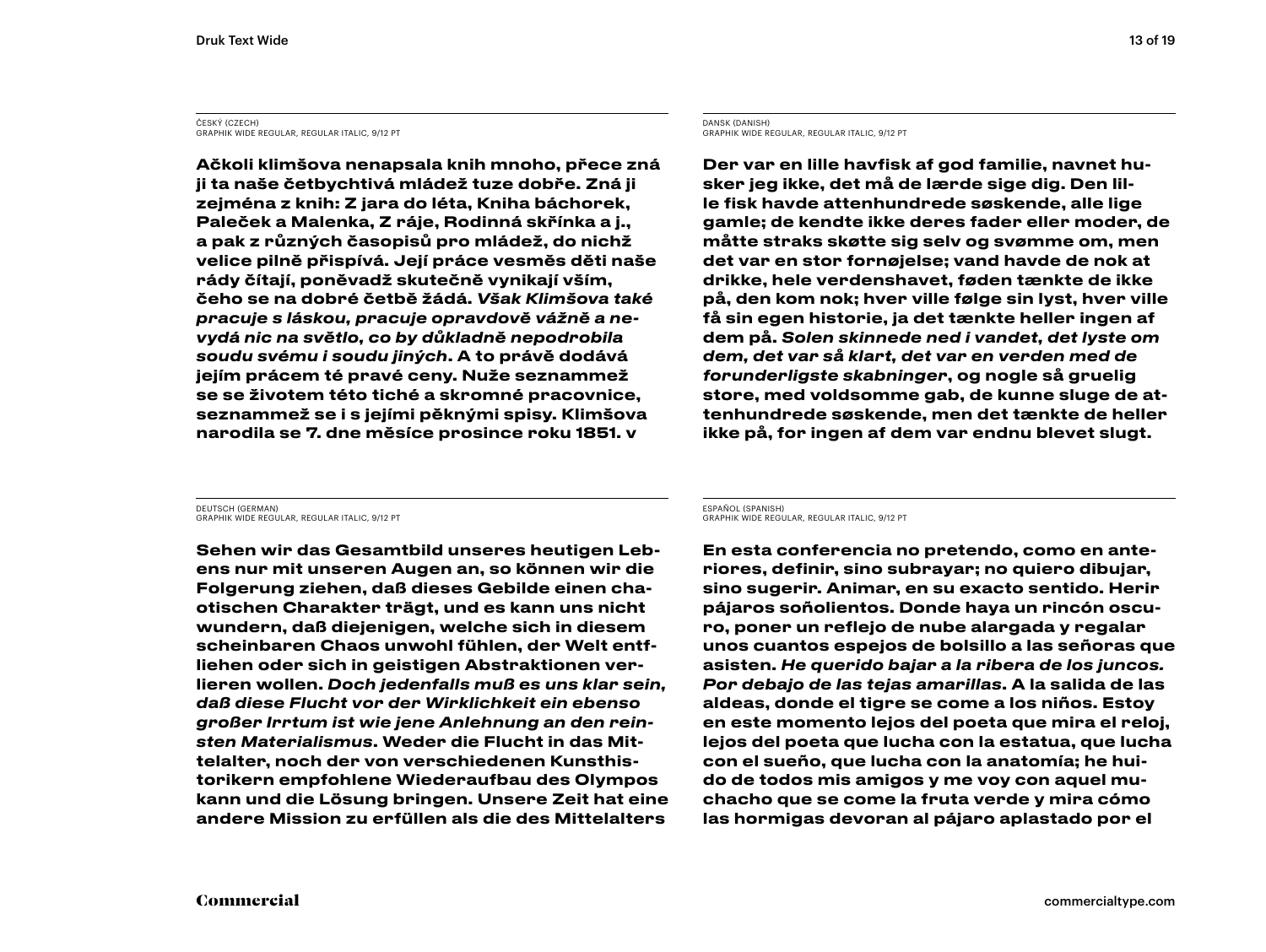FRANÇAIS (FRENCH) GRAPHIK WIDE REGULAR, REGULAR ITALIC, 9/12 PT

Dada a son origine dans le dictionnaire. C'est terriblement simple. En français cela signifie «cheval de bois». En allemand «va te faire, au revoir, à la prochaine». En roumain «oui en effet, vous avez raison, c'est ça, d'accord, vraiment, on s'en occupe», etc. *C'est un mot international. Seulement un mot et ce mot comme mouvement.* Très facile à comprendre. Lorsqu'on en fait une tendance artistique, cela revient à vouloir supprimer les complications. Psychologie Dada. Allemagne Dada y compris indigestions et crampes brouillardeuses, littérature Dada, bourgeoisie Dada et vous, très vénérés poètes, vous qui avez toujours fait de la poésie avec des mots, mais qui n'en faites jamais du mot lui-même, vous qui tournez

ITALIANO (ITALIAN) GRAPHIK WIDE REGULAR, REGULAR ITALIC, 9/12 PT

Dapprima, ripetendendo l'errore commesso in gioventù, scrisse di animali che conosceva poco, e le sue favole risonarono di ruggiti e barriti. Poi si fece più umano, se così si può dire, scrivendo degli animali che credeva di conoscere. *Così la mosca gli regalò una gran quantità di favole dimostrandosi un animale più utile di quanto si creda*. In una di quelle favole ammirava la velocità del dittero, velocità sprecata perchè non gli serviva nè a raggiungere la preda nè a garantire la sua incolumità. Qui faceva la morale una testuggine. Un'altra favola esaltava la mosca che distruggeva le cose sozze da essa tanto amate. Una terza si meravigliava che la mosca, l'animale più ricco d'occhi, veda tanto imperfettamente. Infine una rac-

MAGYAR (HUNGARIAN) GRAPHIK WIDE REGULAR, REGULAR ITALIC, 9/12 PT

Hajnali két órakor a segédtiszt belépett a tábornok szobájába és jelentette, hogy a járőrök elindultak a hodricsi úton. Az asztalra állított petróleumlámpa körül szétteregetett tereprajzok és jelentések hevertek, rajtuk keresztbe dobva egy ezüstgombos lovaglópálca. A tábornok a szoba közepén állt és hideg arccal hallgatta a segédtiszt szavait. Kurtára nyírt szakála rőtesen csillogott a lámpafényben. *Aranykeretes szemüvege mögül jeges nyugalommal csillámlottak elő kék szemei.* Csupa energia volt ez a hat láb magas, karcsú ember, aki egy hónap előtt vette át a feldunai hadtest parancsnokságát. De most mégis, mintha valami fáradtságot vagy inkább fásultságot árultak volna el mozdulatai. Némán bólintott s mikor

POLSKI (POLISH) GRAPHIK WIDE REGULAR, REGULAR ITALIC, 9/12 PT

Od wczoraj jakiś niepokój panuje w uliczce. Stary Mendel dziwi się i częściej niż zwykle nakłada krótką łajkę patrząc w okno. Tych ludzi nie widział on tu jeszcze. Gdzie idą? Po co przystają z robotnikami, śpieszącymi do kopania fundamentów pod nowy dom niciarza Greulicha? Skąd się tu wzięły te obszarpane wyrostki? Dlaczego patrzą tak po sieniach? Skąd mają pieniądze, że idą w pięciu do szynku? Stary Mendel kręci głową, smokcząc mały, silnie wygięty wiśniowy cybuszek. *On zna tak dobrze tę uliczkę cichą. Jej fizjonomię, jej ruch.* jej głosy, jej tętno. Wie, kiedy zza którego węgła wyjrzy w dzień pogodny słońce; ile dzieci przebiegnie rankiem, drepcąc do ochronki, do szkoły; ile zwiędłych dziewcząt w ciemnych chustkach, z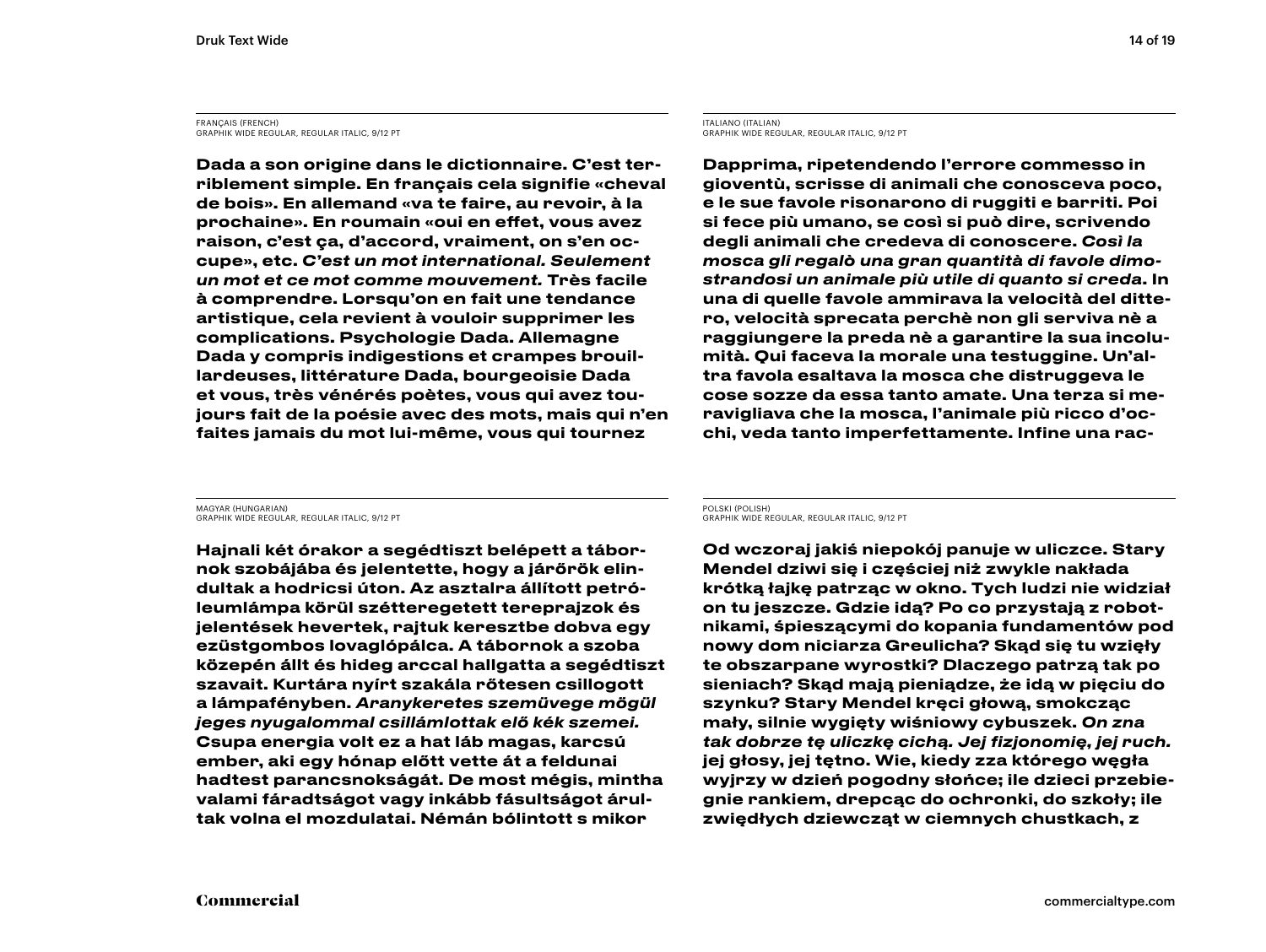PORTUGUÊS (PORTUGUESE) GRAPHIK WIDE REGULAR, REGULAR ITALIC, 9/12 PT

D. Benedita levantou-se, no dia seguinte, com a idéia de escrever uma carta ao marido, uma longa carta em que lhe narrasse a festa da véspera, nomeasse os convivas e os pratos, descrevesse a recepção noturna, e, principalmente, desse notícia das novas relações com D. Maria dos Anjos. A mala fechava-se às duas horas da tarde, *D. Benedita acordara às nove, e, não morando longe (morava no Campo da Aclamação), um escravo levaria a carta ao correio muito a tempo.* Demais, chovia; D. Benedita arredou a cortina da janela, deu com os vidros molhados; era uma chuvinha teimosa, o céu estava todo brochado de uma cor pardo- -escura, malhada de grossas nuvens negras. Ao longe, viu flutuar e voar o pano que cobria o baSUOMI (FINNISH) GRAPHIK WIDE REGULAR, REGULAR ITALIC, 9/12 PT

He olivat ystäviä ystävyydessä, joka oli läheisempää kuin veljeys. Nello oli pieni Ardennelainen — Patras suuri Flamandilainen. He olivat saman ikäisiä vuosilla mitattuna, mutta kuitenkin toinen oli vielä nuori, toinen oli jo vanha. He olivat asuneet yhdessä koko ikänsä; molemmat he olivat orpoja ja kurjia sekä saivat leipänsä samasta kädestä. *Se oli ollut heidän siteensä alku, heidän ensimmäinen sympatian säikeensä;* se oli vahvistunut päivä päivältä ja kasvanut heidän mukanaan kiinteänä ja erottamattomana niin, että he alkoivat rakastaa toisiansa erittäin paljon. Heidän kotinsa oli pieni mökki pienen Flamandilaisen kylän reunalla, peninkulman päässä Antverpenistä. Kylä sijaitsi leveiden laidunkaistaleiden ja viljavainioiden välis-

SVENSKA (SWEDISH) GRAPHIK WIDE REGULAR, REGULAR ITALIC, 9/12 PT

Klockan var mellan åtta och nio den vackra majmorgonen, då Arvid Falk efter scenen hos brodern vandrade gatorna framåt, missnöjd med sig själv, missnöjd med brodern och missnöjd med det hela. Han önskade att det vore mulet och att han hade dåligt sällskap. Att han var en skurk, det trodde han icke fullt på, *men han var icke nöjd med sig själv, han var så van att ställa höga fordringar på sig,* och han var inlärd att i brodern se ett slags styvfar, för vilken han hyste stor aktning, nästan vördnad. Men även andra tankar döko upp och gjorde honom bekymrad. Han var utan pengar och utan sysselsättning. Detta senare var kanske det värsta ty sysslolösheten var honom en svår fiende, begåvad med en aldrig vilande fantasi som TÜRKÇE (TURKISH) GRAPHIK WIDE REGULAR, REGULAR ITALIC, 9/12 PT

Sadık genç, araladığı kapıyı çekince, yine birden kararan sanduka sükunu içinde, İskender Paşa, galeyansız ibadetine başlardı. Artık dünyaya dair hiçbir ümidi kalmamıştı. İstediği yalnız bir iman selametiydi. *Vâkıa korkak bir adam değildi. Ama, muhakkak bir ölümü her gün, her saat, her dakika, hatta her saniye beklemek… Onun cesaretini kırmış, sinirlerini zayıflatmıştı.* Düşündükçe, ensesinde soğuk bir satırın sarih temasını duyar gibi oluyordu. Bu sarih temas silinirken karşısına kendi boğuk hayali gelirdi; gözleri patlamış, kavuğu bir tarafa yuvarlanmış, boynu yağlı bir kement ile sıkılmış, ayağından pabuçları çıkmış, ipek kuşağı çözülmüş, karanlık, köpüklü ağzından siyah dili sarkmış bir naaş… İskender Paşa'nın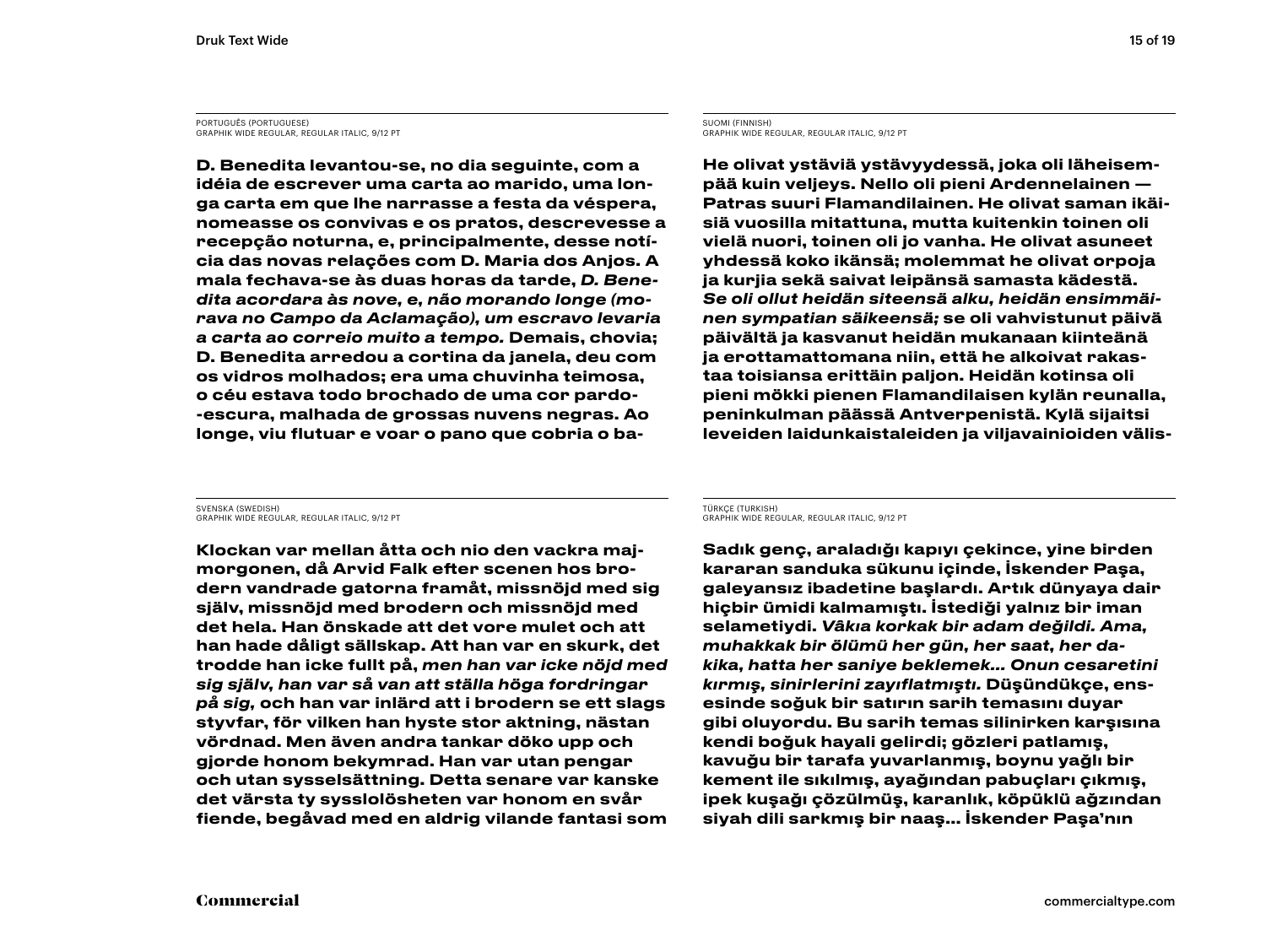| <b>UPPERCASE</b>                             | ABCDEFGHIJKLMNOPQRSTUVWXYZ                                                                                                    |  |  |
|----------------------------------------------|-------------------------------------------------------------------------------------------------------------------------------|--|--|
| LOWERCASE                                    | abcdefghijklmnopqrstuvwxyz                                                                                                    |  |  |
| STANDARD PUNCTUATION                         | ¡!¿?.,:;-−—()[]{}/ \&@*""'''∙,,,«»⇔§•¶†‡©℗®™                                                                                  |  |  |
| ALL CAP PUNCTUATION                          | iと---()[]{}/ \@«»‹›                                                                                                           |  |  |
| LIGATURES                                    | ff fi fl ft fft $-\!\!-\!\!$                                                                                                  |  |  |
| PROPORTIONAL LINING<br>default figures       | \$£€¥1234567890¢f%‰ <sup>ao</sup> #°<+=-×÷>'"                                                                                 |  |  |
| TABULAR LINING                               | \$£€¥1234567890%‰                                                                                                             |  |  |
| PREBUILT FRACTIONS                           | $\frac{1}{2}$ $\frac{1}{3}$ $\frac{2}{3}$ $\frac{1}{4}$ $\frac{3}{4}$ $\frac{1}{8}$ $\frac{3}{8}$ $\frac{5}{8}$ $\frac{7}{8}$ |  |  |
| <b>NUMERATORS &amp;</b>                      | 1234567890/1234567890                                                                                                         |  |  |
| <b>SUPERSCRIPT &amp;</b><br><b>SUBSCRIPT</b> | H1234567890 H <sub>1234567890</sub>                                                                                           |  |  |
| STYLISTIC ALTERNATES                         | J aar <sup>aa</sup> ĴIJ áăâäàāąååãáǎãàäàāqååãŕřṛ                                                                              |  |  |
| <b>ACCENTED UPPERCASE</b>                    | ÁÂÀÄÅÄĂĀĄÅÆÆÇĆČĈĊĎĐĐÉÊÈËĔĖĒĘĞĜĢĠĦ<br><b>AIIÎIIIIIIIIII JKŁLLLLNNNNNOOOOOOOOOERRRSSŠ</b><br>ŚŞŜSÞŤŢŦÚÛÙÜŬŰŨŲŮŨŴŴŴŴÝŶŶŸIJŽŹŹ    |  |  |
| <b>ACCENTED LOWER CASE</b>                   | áâàäååăāąåææçćčĉċďđðéêèëĕėeęǧĝġġħĥıíîìïiiįĩĭi<br>ĵjķłĺľḷŀñńňn'nŋóôòöööōøǿœŕřṛßšśşŝṣþťṭŧúûùüŭűū<br>ųůũẃŵẁẅýŷỳÿijžźż            |  |  |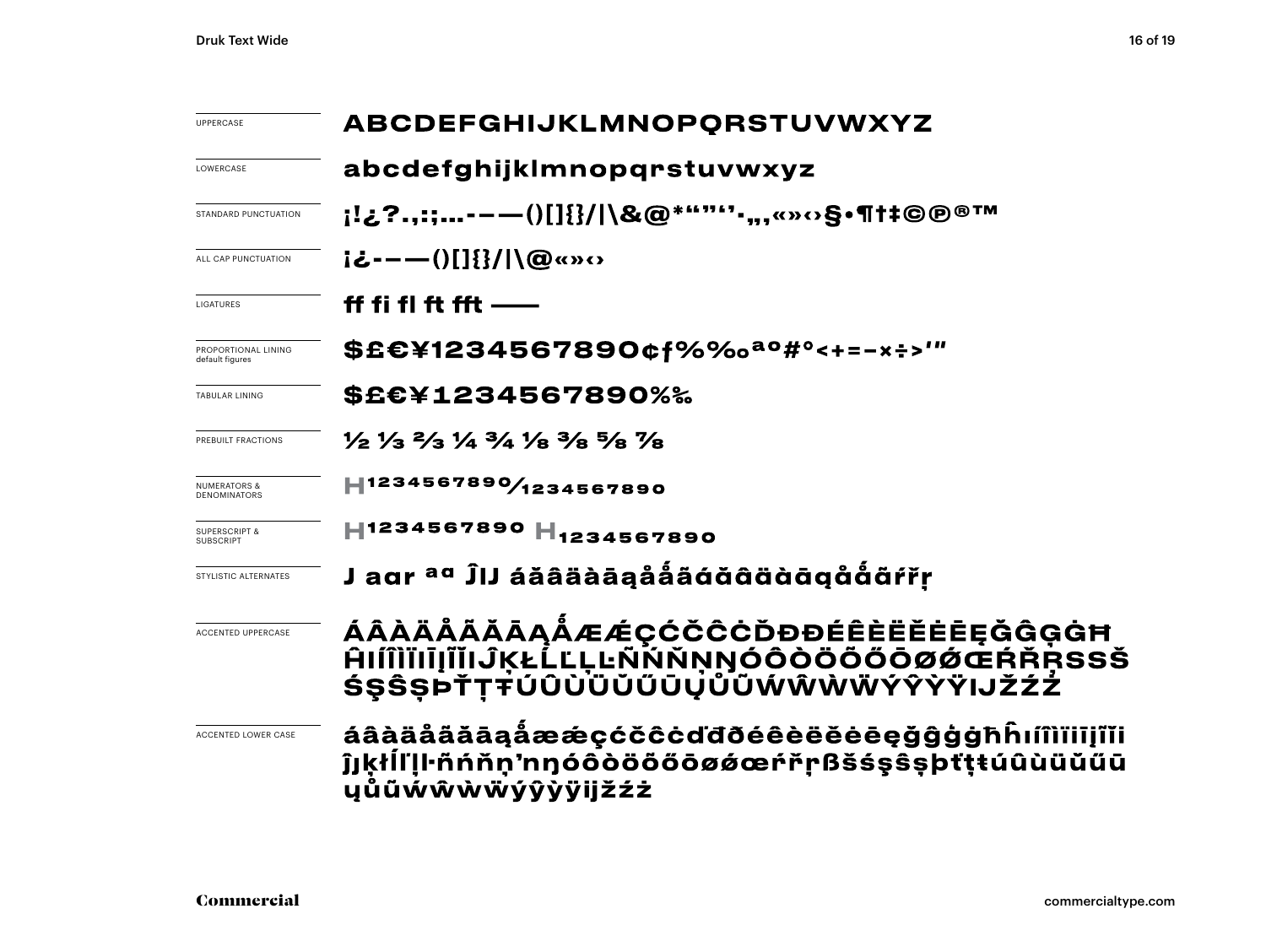| <b>UPPERCASE</b>                       | ABCDEFGHIJKLMNOPORSTUVWXYZ<br>abcdefghijklmnopqrstuvwxyz                                                                      |  |  |
|----------------------------------------|-------------------------------------------------------------------------------------------------------------------------------|--|--|
| LOWERCASE                              |                                                                                                                               |  |  |
| STANDARD PUNCTUATION                   | ;!¿?.,:;--—()[]{}/ \&@*""''',,,«»⇔§•¶†‡©®®™                                                                                   |  |  |
| ALL CAP PUNCTUATION                    | $i\mathcal{L}$ ---- $()$ []{}/ \@«» $\circ$                                                                                   |  |  |
| LIGATURES                              | ff fi fl ft fft ——                                                                                                            |  |  |
| PROPORTIONAL LINING<br>default figures | \$£€¥1234567890¢f%‰ <sup>ao</sup> #°<+=-×÷>'"                                                                                 |  |  |
| TABULAR LINING                         | \$£€¥1234567890%‰                                                                                                             |  |  |
| PREBUILT FRACTIONS                     | $\frac{1}{2}$ $\frac{1}{3}$ $\frac{2}{3}$ $\frac{1}{4}$ $\frac{3}{4}$ $\frac{1}{8}$ $\frac{3}{8}$ $\frac{5}{8}$ $\frac{7}{8}$ |  |  |
| NUMERATORS &<br><b>DENOMINATORS</b>    | H1234567890/1234567890                                                                                                        |  |  |
| <b>SUPERSCRIPT &amp;</b><br>SUBSCRIPT  | H1234567890 H <sub>1234567890</sub>                                                                                           |  |  |
| STYLISTIC ALTERNATES                   | J agr <sup>ag</sup> ĴIJ áăâäàāąååãáăãääāgåååñřr                                                                               |  |  |
| <b>ACCENTED UPPERCASE</b>              | ÁÂÀÄÅÃĂĀĄÅÆÆÇĆČĈĊĎĐĐÉÊÈËĔĒĘĞĜĢĠĦĤ<br><u>IÍÎÌĬIĮĨĬIJĶŁĹĽĻĿÑŃŇŅŊÓÔŎŎŎŎŎØŔŒŔŘŖŚSŠŚŞ</u><br>ŜŞÞŤŢŦŮÛÙŨŬŰŪŲŮŨŴŴŴŴÝŶŸŸIJŽŹŻ         |  |  |
| ACCENTED LOWER CASE                    | áâàäåããāąåææçćčĉċďđðéêèëĕėēęǧĝġġħĥıíîìïiiįĭĭiĵ<br>jķłĺľļŀñńňṇ'nŋóôòöőőōøǿœŕřṛßšśṣŝṣþťṭŧúûùüŭũūų<br>ůũẃŵẁẅýŷỳÿijžźż            |  |  |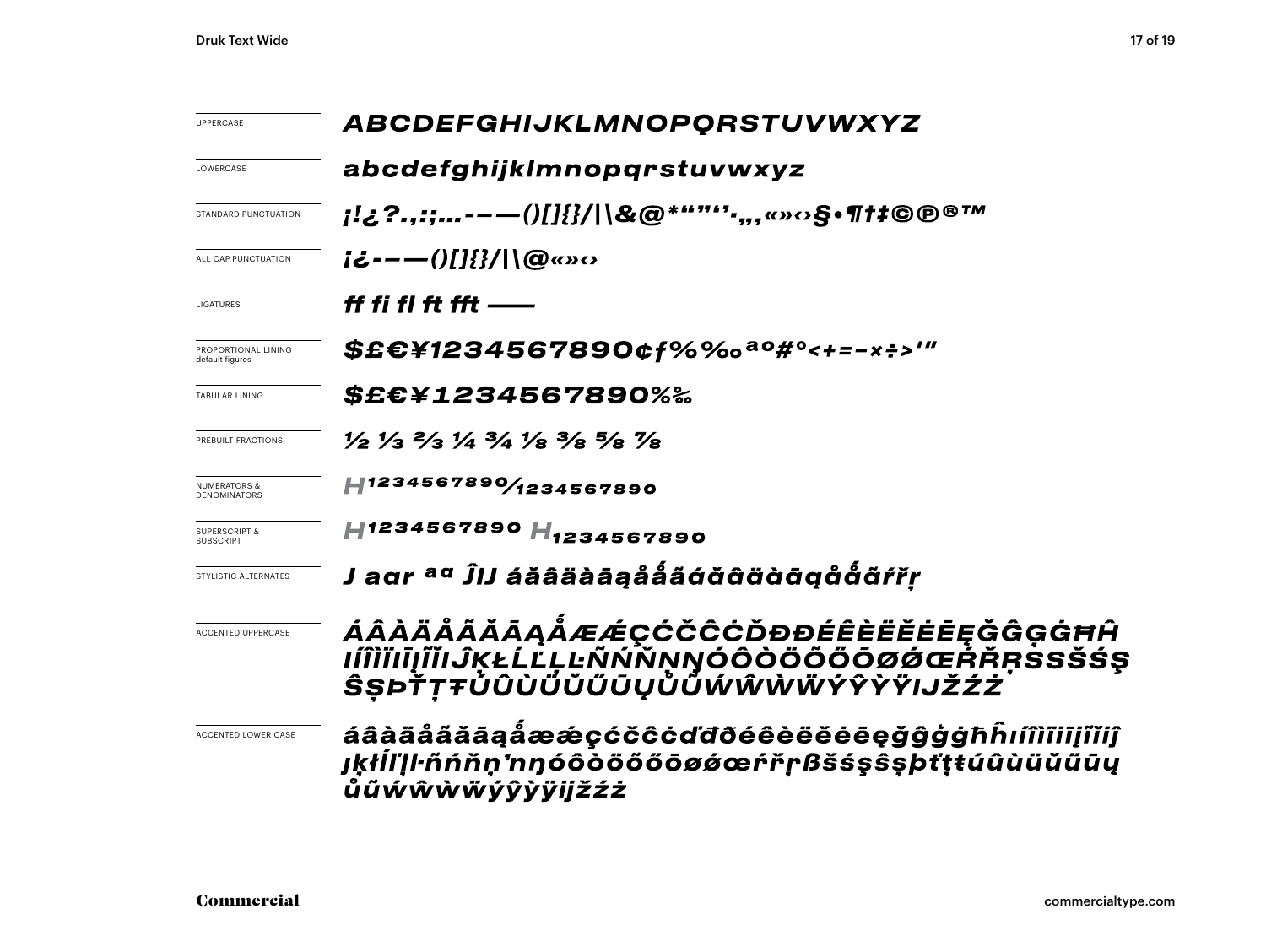| <b>OPENTYPE FEATURES</b><br><b>FAMILY WIDE</b>               | <b>DEACTIVATED</b>                                             | <b>ACTIVATED</b>                                               |
|--------------------------------------------------------------|----------------------------------------------------------------|----------------------------------------------------------------|
| <b>ALL CAPS</b><br>opens up spacing, moves<br>punctuation up | ¿¡Quilts & «Covers» @ \$25!?                                   | ¿¡QUILTS & «COVERS» @ \$25!?                                   |
| PROPORTIONAL LINING<br>default figures                       | \$723,460 €131,895<br>Original:<br>Discount: ¥967,031 £197,215 | \$723,460 €131,895<br>Original:<br>Discount: ¥967,031 £197,215 |
| TABULAR LINING                                               | \$723,460 €131,895<br>Original:<br>Discount: ¥967,031 £197,215 | \$723,460€131,895<br>Original:<br>Discount: ¥967,031 £197,215  |
| <b>FRACTIONS</b><br>ignores numeric date format              | 21/03/10 5/8/11 and 2 1/18 46/93                               | $21/03/10$ 5/8/11 and $2\frac{1}{18}$ <sup>46</sup> /93        |
| SUPERSCRIPT/SUPERIOR                                         | x158 + y23 × z18 - a4260                                       | $x^{158} + y^{23} \times z^{18} - a^{4260}$                    |
| SUBSCRIPT/INFERIOR                                           | x158 ÷ y23 × z18 – a4260                                       | $X_{158} \div Y_{23} \times Z_{18} - A_{4260}$                 |
| <b>DENOMINATOR</b><br>for making arbitrary fractions         | 0123456789 0123456789                                          | 0123456789 0123456789                                          |
| <b>NUMERATOR</b><br>for making arbitrary fractions           | 0123456789 0123456789                                          | 0123456789 0123456789                                          |
| <b>LANGUAGE FEATURE</b><br>Română (Romanian) s accent        | <b>INSUȘI conștiința științifice</b>                           | ÎNSUȘI conștiința științifice                                  |
| <b>LANGUAGE FEATURE</b><br>Nederlands (Dutch) IJ glyph       | <b>RIJK IJsselmeer IJmuiden</b>                                | <b>RIJK IJsselmeer IJmuiden</b>                                |
|                                                              |                                                                |                                                                |

**OPENTYPE FEATURES** ROMAN & ITALIC

**DEACTIVATED**

em dash converted to extra-long variant when typed twice

STYLISTIC SET 01 alternate a r

STYLISTIC SET 02 alternate J

STYLISTIC SET 04 alternate a (single story)

STYLISTIC ALTERNATES Illustrator/Photoshop

Grandly arranging new ascents Grandly arranging new ascents Delay a recently arriving patron Delay a recently arriving patron EJECTING Jokesters Jubilantly EJECTING Jokesters Jubilantly New Jazz was extremely varied New Jazz was extremely varied

**ACTIVATED**

LIGATURE<br>emdash.converted to extra-long **Was it possible——he wondered Was it possible——he wondered**